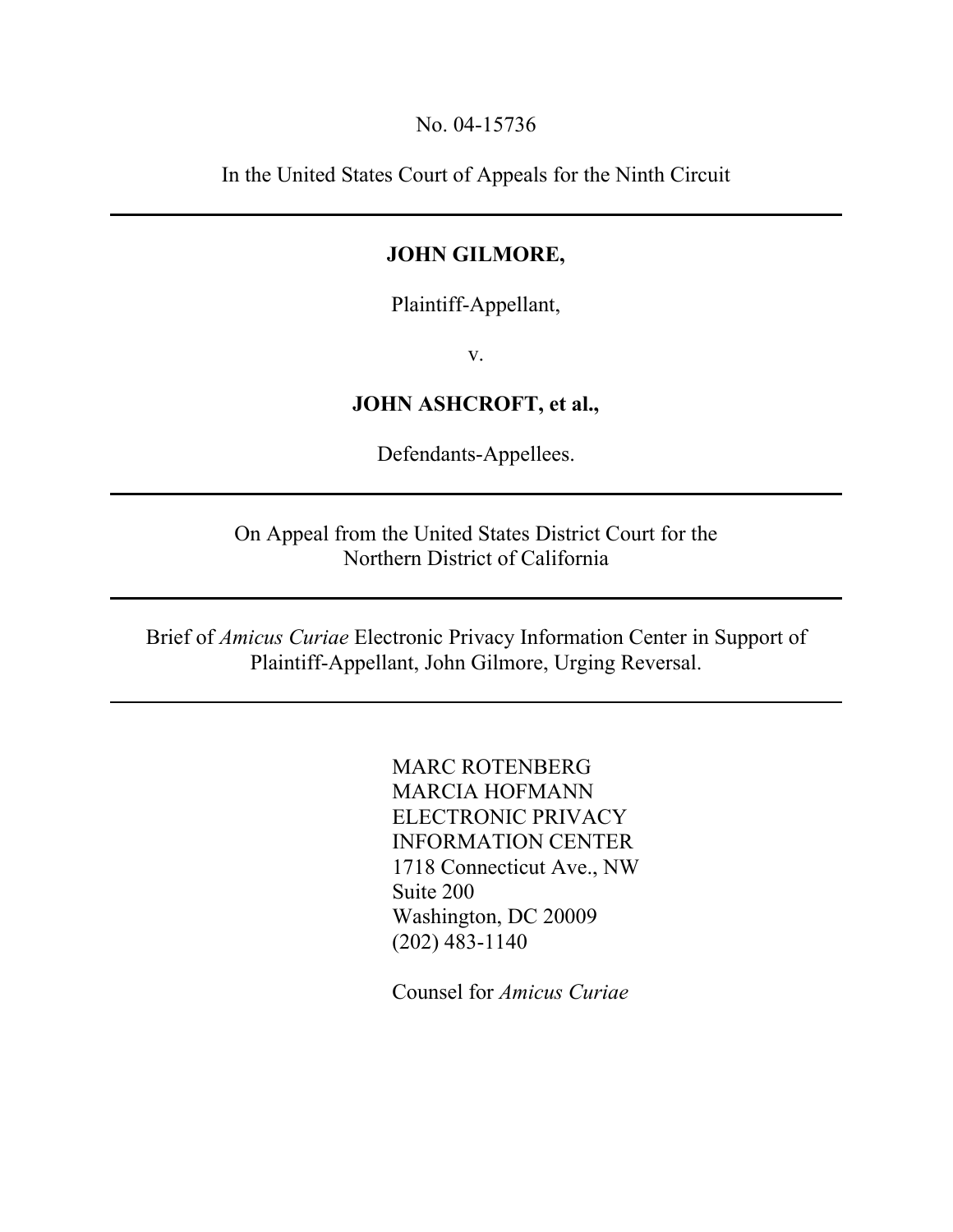### IN THE UNITED STATES COURT OF APPEALS FOR THE NINTH CIRCUIT

| <b>JOHN GILMORE,</b>          |  |
|-------------------------------|--|
|                               |  |
| Plaintiff-Appellant,          |  |
|                               |  |
| V.                            |  |
|                               |  |
| <b>JOHN ASHCROFT, et al.,</b> |  |
|                               |  |
| Defendants-Appellees.         |  |
|                               |  |

No. 04-15736

# MOTION OF *AMICUS CURIAE* ELECTRONIC PRIVACY INFORMATION CENTER FOR LEAVE TO FILE ACCOMPANYING *AMICUS* BRIEF

Pursuant to Federal Rule of Appellate Procedure Rule 29(b), *amicus curiae*  Electronic Privacy Information Center ("EPIC") requests leave to file the accompanying *amicus brief* in support of Plaintiff-Appellant John Gilmore. This brief urges reversal of the district court's decision. All parties to this case have consented to the filing of this brief.

EPIC is a public interest research center in Washington, D.C. that was established to focus public attention on emerging civil liberties issues and to protect privacy, the First Amendment, and other constitutional values. EPIC has participated as *amicus curiae* in numerous privacy cases, including *Hiibel v. Sixth Judicial District Court of Nevada*, 124 S. Ct. 2451 (2004), *Doe v. Chao*, 124 S. Ct.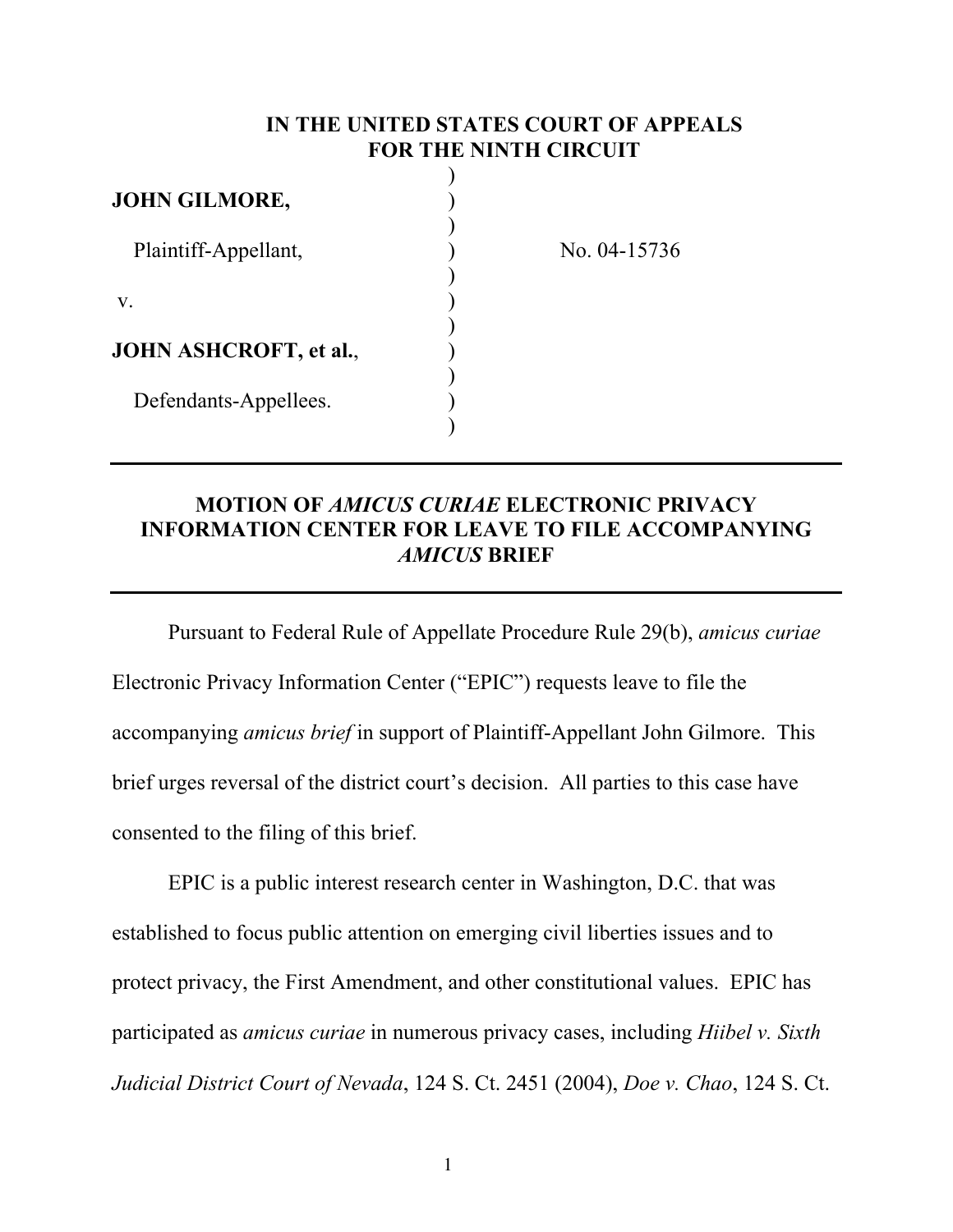1204 (2004), *Smith v. Doe*, 538 U.S. 84 (2003), *Department of Justice v. City of Chicago*, 537 U.S. 1229 (2003), *Watchtower Bible and Tract Society of New York, Inc., v. Village of Stratton*, 536 U.S. 150 (2002), and *Reno v. Condon*, 528 U.S. 141 (2000).

In this case, EPIC argues that secret laws mandating compulsory identification raise important constitutional questions. Furthermore, because of the unique role of identity, such laws require meaningful judicial review. EPIC also argues that the compulsory identification at issue in this case is unconstitutionally vague in violation of the Due Process Clause of the Fifth Amendment. EPIC, therefore, respectfully requests that this Court grant it leave to file the accompanying *amicus curiae* brief.

Dated: August 9, 2004 Respectfully submitted,

 $\mathcal{L}_\text{max}$ MARC ROTENBERG MARCIA HOFMANN ELECTRONIC PRIVACY INFORMATION CENTER 1718 Connecticut Ave., NW Suite 200 Washington, DC 20009 (202) 483-1140

Counsel for *Amicus Curiae*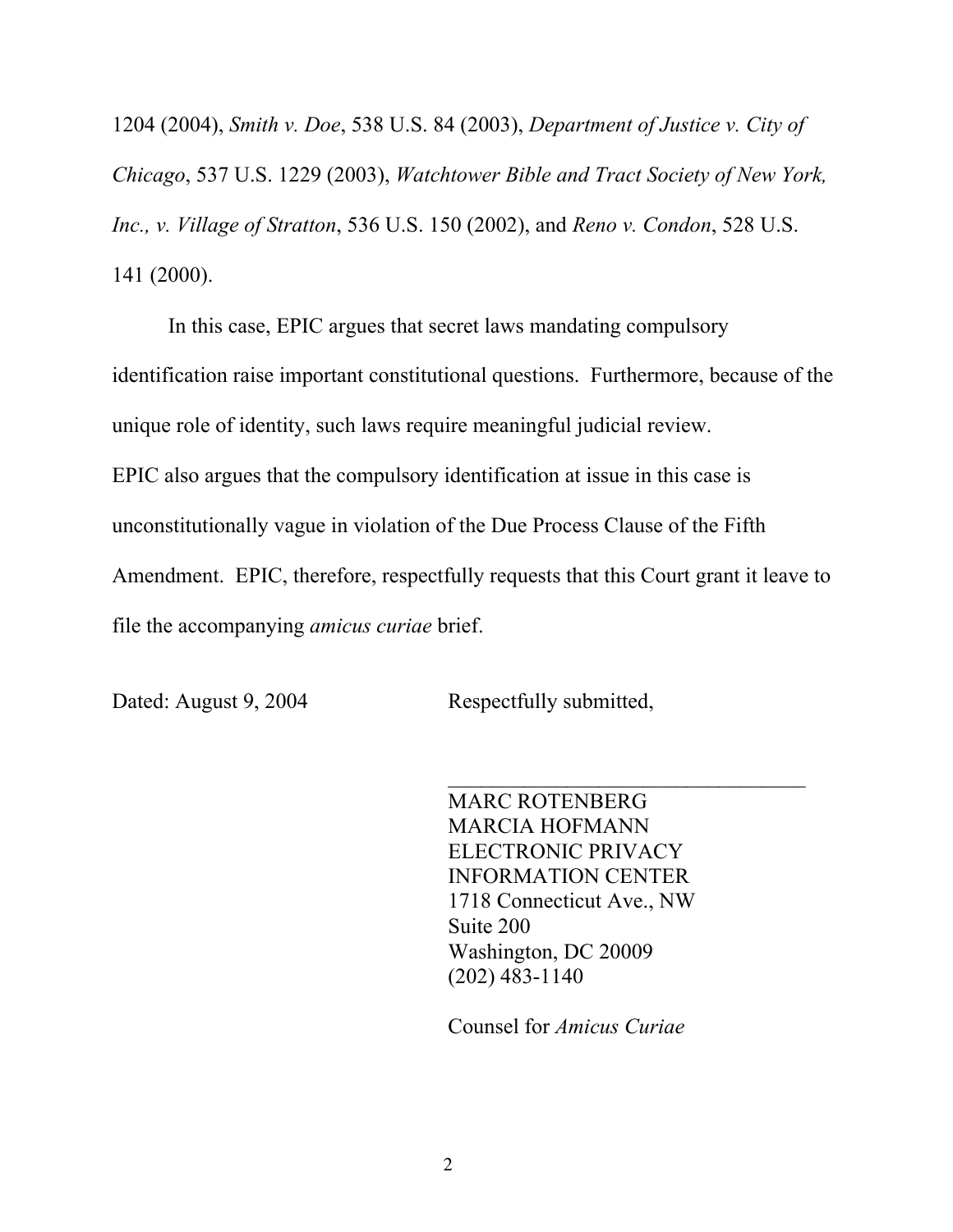# TABLE OF CONTENTS

| $I_{\cdot}$ | Secret Law Mandating Compulsory Identification Raises Important<br>Constitutional Concerns Requiring Meaningful Judicial Review 5                                                                      |
|-------------|--------------------------------------------------------------------------------------------------------------------------------------------------------------------------------------------------------|
| II.         | Secret Law Compelling Identification Improperly Evades Meaningful                                                                                                                                      |
|             | A. Despite the Refusal of Defendant Agencies to Provide Relevant<br>Regulations to the District Court, the Compelled Identification<br>Requirement was Not Truly Secret and Should Have Been Available |
|             | B. The District Court Should Have Employed Established Procedures for<br>Protecting Government Secrets to Allow the Litigation to Proceed 9                                                            |
| III.        | The District Court Misconstrued 49 U.S.C. $\S$ 46110(a) and Failed to<br>Determine Whether it had Subject Matter Jurisdiction Over an Agency's                                                         |
| IV.         | The Secret, Unpublished, Unconfirmed, Compelled Identification<br>Requirement is Void for Vagueness and a Violation of Due Process 13                                                                  |
|             | A. The Unpublished Regulation That Compels Disclosure of<br>Identification is Unconstitutionally Vague Since the Public Can Only                                                                       |
|             | B. The Unconfirmed and Unpublished Agency Regulation Compelling<br>Identification with Which the General Public is Expected to Comply                                                                  |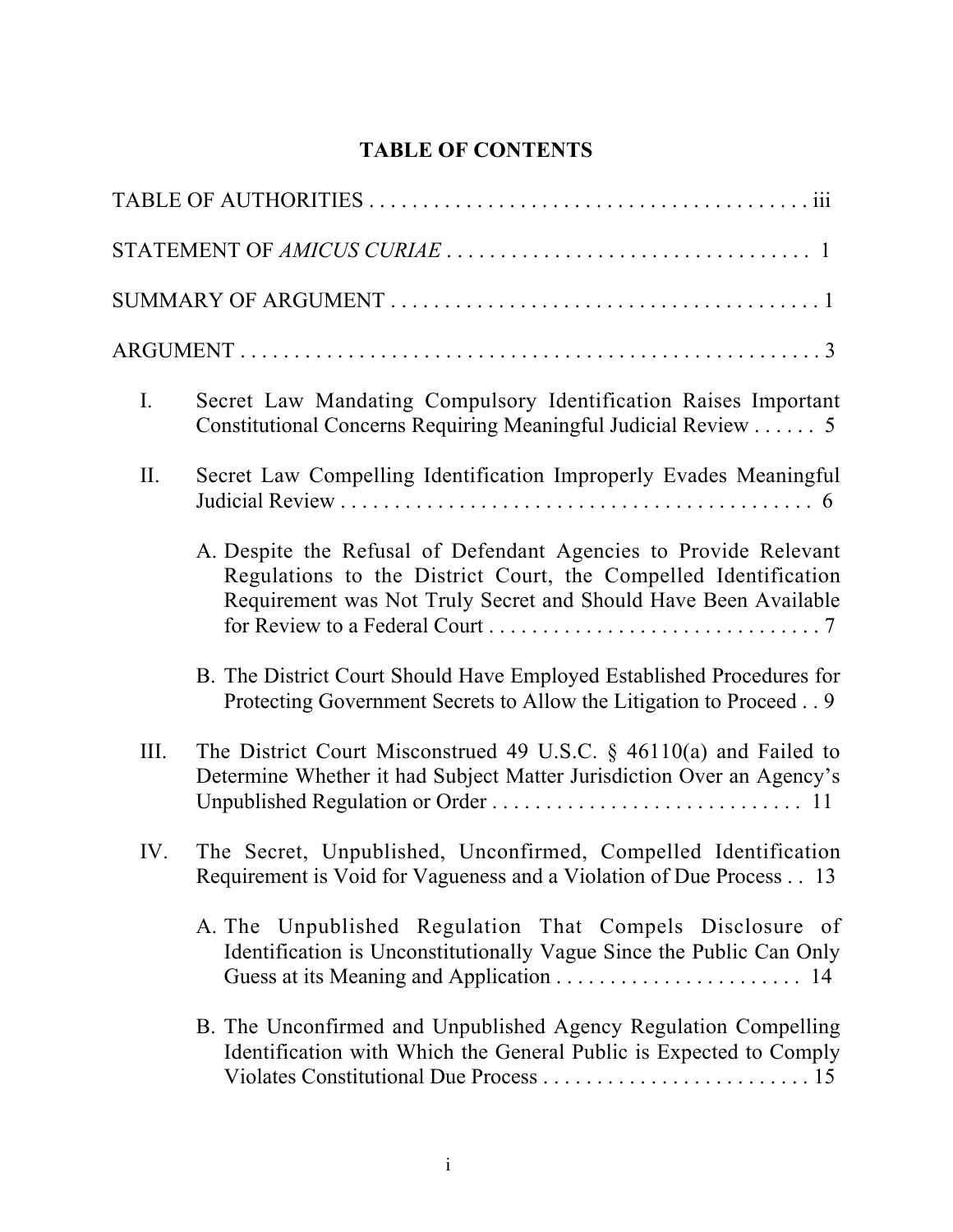C. The Secret, Unpublished, Unconfirmed, Compelled Identification Regulation Undermines Government Accountability and the Balance of Power Between the Branches of Government . . . . . . . . . . . . . . . 18

|--|--|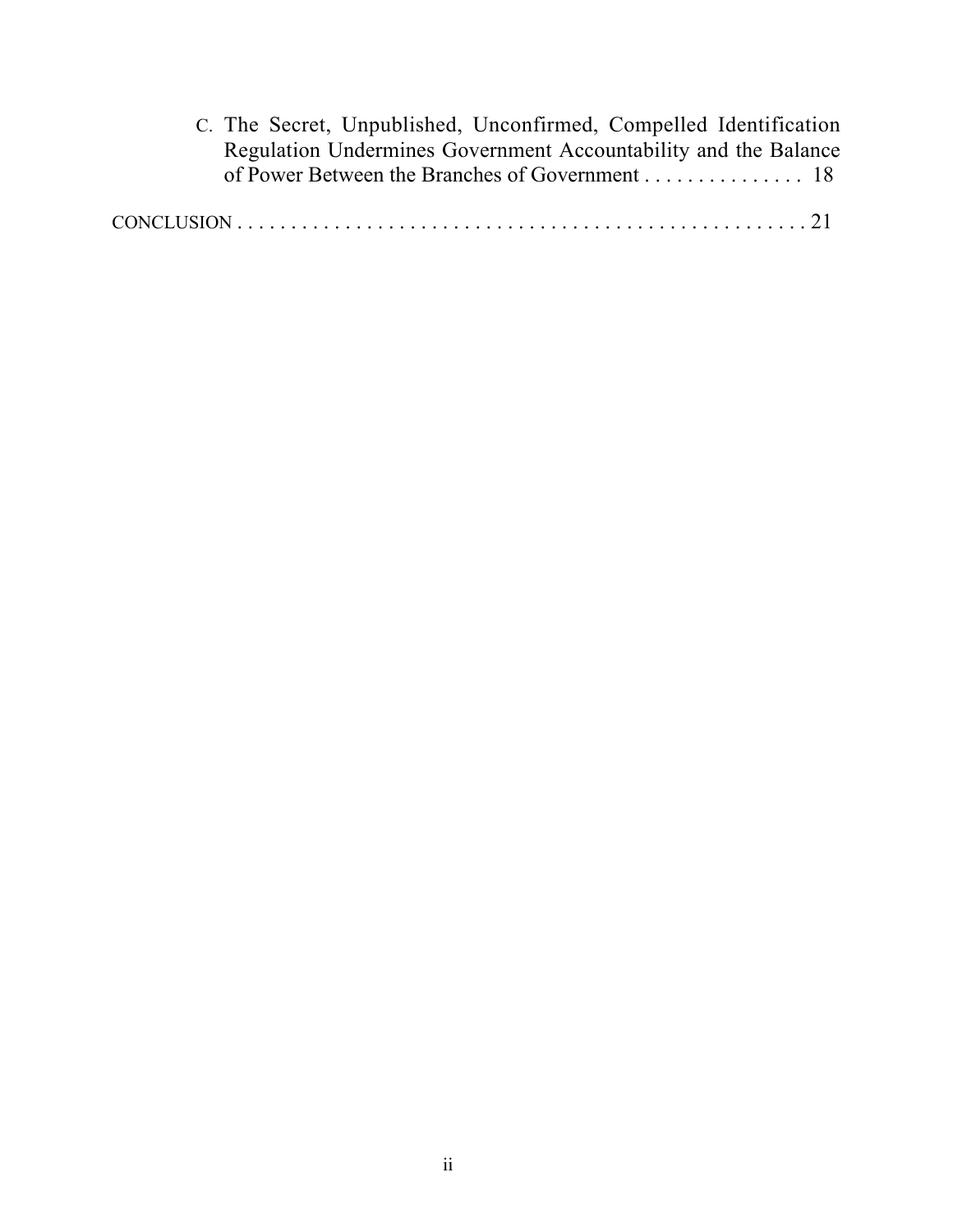#### TABLE OF AUTHORITIES

| <b>CASES</b>                                                                 |
|------------------------------------------------------------------------------|
| American Petroleum Inst. v. Halaby, 307 F.2d 363 (5th Cir. 1962) 12          |
| Chowdhury v. Northwest Airlines Corp., No. C 02-02665 CRB, 2004 U.S. Dist.   |
|                                                                              |
|                                                                              |
|                                                                              |
| Gilmore v. Ashcroft, No. C 02-3444 SI, 2004 U.S. Dist. LEXIS 4869 (N.D. Cal. |
| Gordon v. FBI, No. C 03-01779 CRB, 2004 U.S. Dist. LEXIS 10935 (N.D. Cal.    |
|                                                                              |
|                                                                              |
| Hiibel v. Sixth Judicial District Court of Nevada, 124 S. Ct. 2451 (2004) 5  |
|                                                                              |
|                                                                              |
|                                                                              |
| Public Citizen, Inc. v. FAA, 988 F.2d 186 (D.C. Cir. 1993) 16, 17            |
|                                                                              |
|                                                                              |
|                                                                              |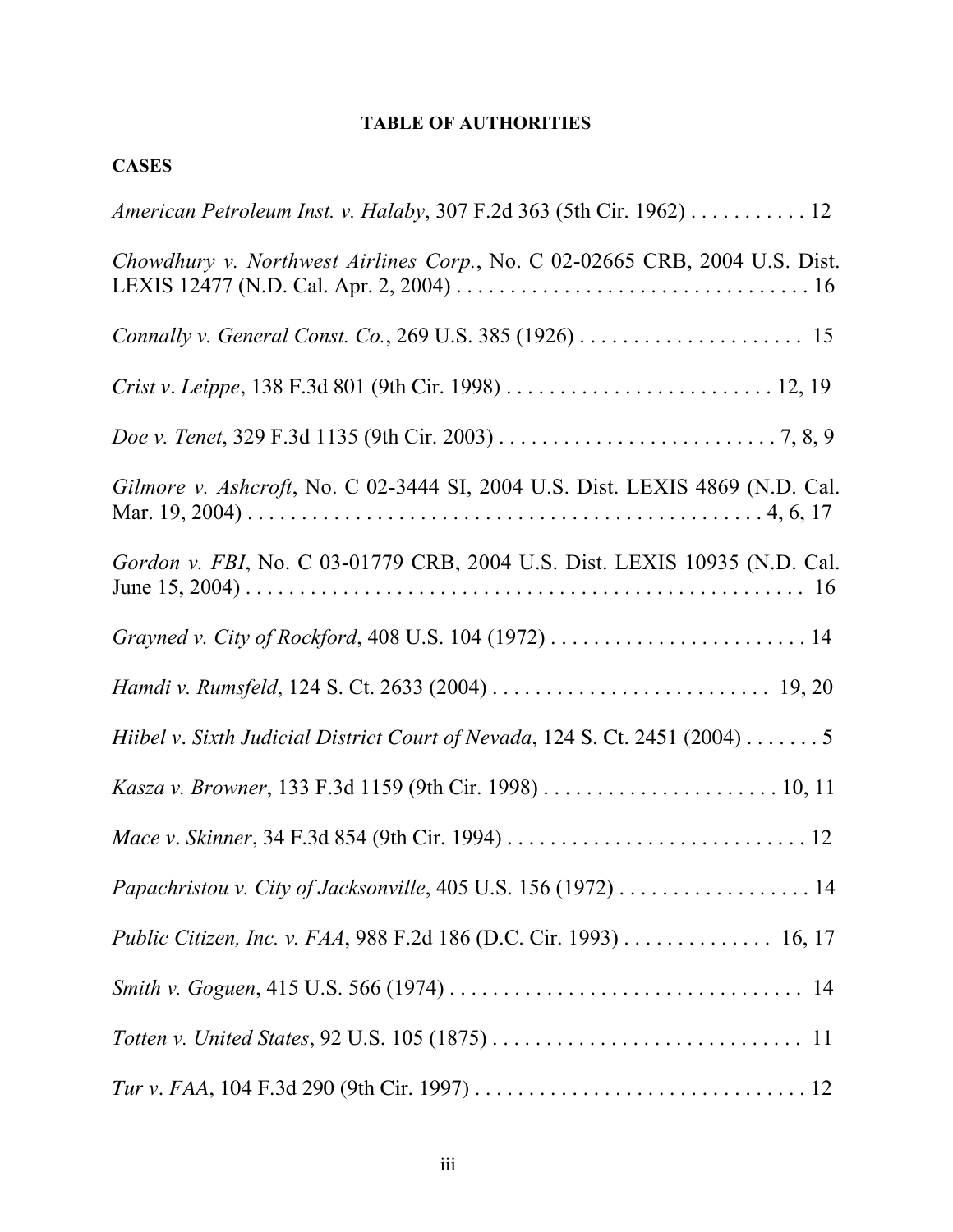|--|--|--|

# STATUTES & LEGISLATIVE MATERIALS

| Classified Information Procedures Act, 18 U.S.C. § 3 (2004) 9                 |
|-------------------------------------------------------------------------------|
| Homeland Security Act of 2002, Pub. L. No. 107-296, § 1601, 116 Stat. 2135 16 |
|                                                                               |
|                                                                               |
|                                                                               |

# OTHER AUTHORITIES

| Bureau of Labor Statistics, U.S. Department of Labor, Occupational Outlook                                |
|-----------------------------------------------------------------------------------------------------------|
| Handbook, 2004-05 Edition, Reservation and Transportation Ticket Agents and                               |
|                                                                                                           |
| The Federalist No. 49 (James Madison) $\dots \dots \dots \dots \dots \dots \dots \dots \dots \dots \dots$ |
| Louis L. Jaffe, Judicial Control of Administrative Action (1965) 4                                        |
| Charles H. Koch, Jr., Unreviewability in State Administrative Law, 19 J.                                  |
|                                                                                                           |
| Harold C. Relyea, The Coming of Secret Law, 5 Gov't Info. Q. 97 (1988)  3                                 |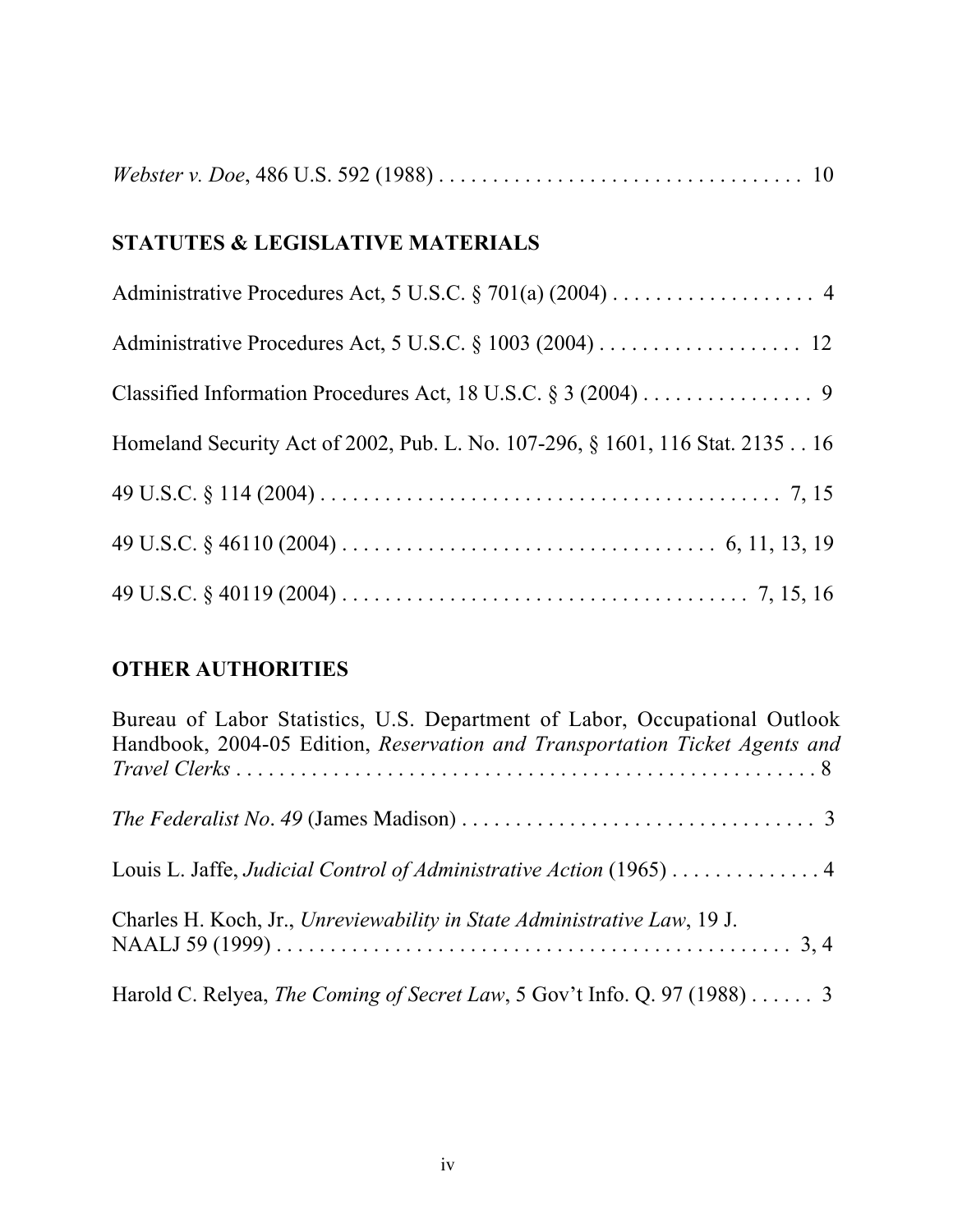#### STATEMENT OF *AMICUS CURIAE*

The Electronic Privacy Information Center ("EPIC") is a public interest research center in Washington, D.C. that was established to focus public attention on emerging civil liberties issues and to protect privacy, the First Amendment, and other constitutional values. EPIC has participated as *amicus curiae* in numerous privacy cases, including *Hiibel v. Sixth Judicial District Court of Nevada*, 124 S. Ct. 2451 (2004), *Doe v. Chao*, 124 S. Ct. 1204 (2004), *Smith v. Doe*, 538 U.S. 84 (2003), *Department of Justice v. City of Chicago*, 537 U.S. 1229 (2003), *Watchtower Bible and Tract Society of New York, Inc., v. Village of Stratton*, 536 U.S. 150 (2002), and *Reno v. Condon*, 528 U.S. 141 (2000).<sup>1</sup>

#### SUMMARY OF ARGUMENT

Secret rules that mandate compulsory identification require meaningful judicial review. The constitutional system of checks and balances does not permit the Executive Branch of government to act beyond the accountability of the Judiciary. Courts should not decline to review law related to compelled identification based only on agencies' refusal to provide relevant regulations, particularly when the law might not be secret. Courts should not accept the government's assertion that a statute precludes judicial review without even a cursory inquiry into the statute's applicability. Even if government materials may

 $\overline{a}$ 

<sup>&</sup>lt;sup>1</sup> IPIOP Law Clerks Clifford Y. Chen and Amanda S. Reid assisted in the preparation of this brief.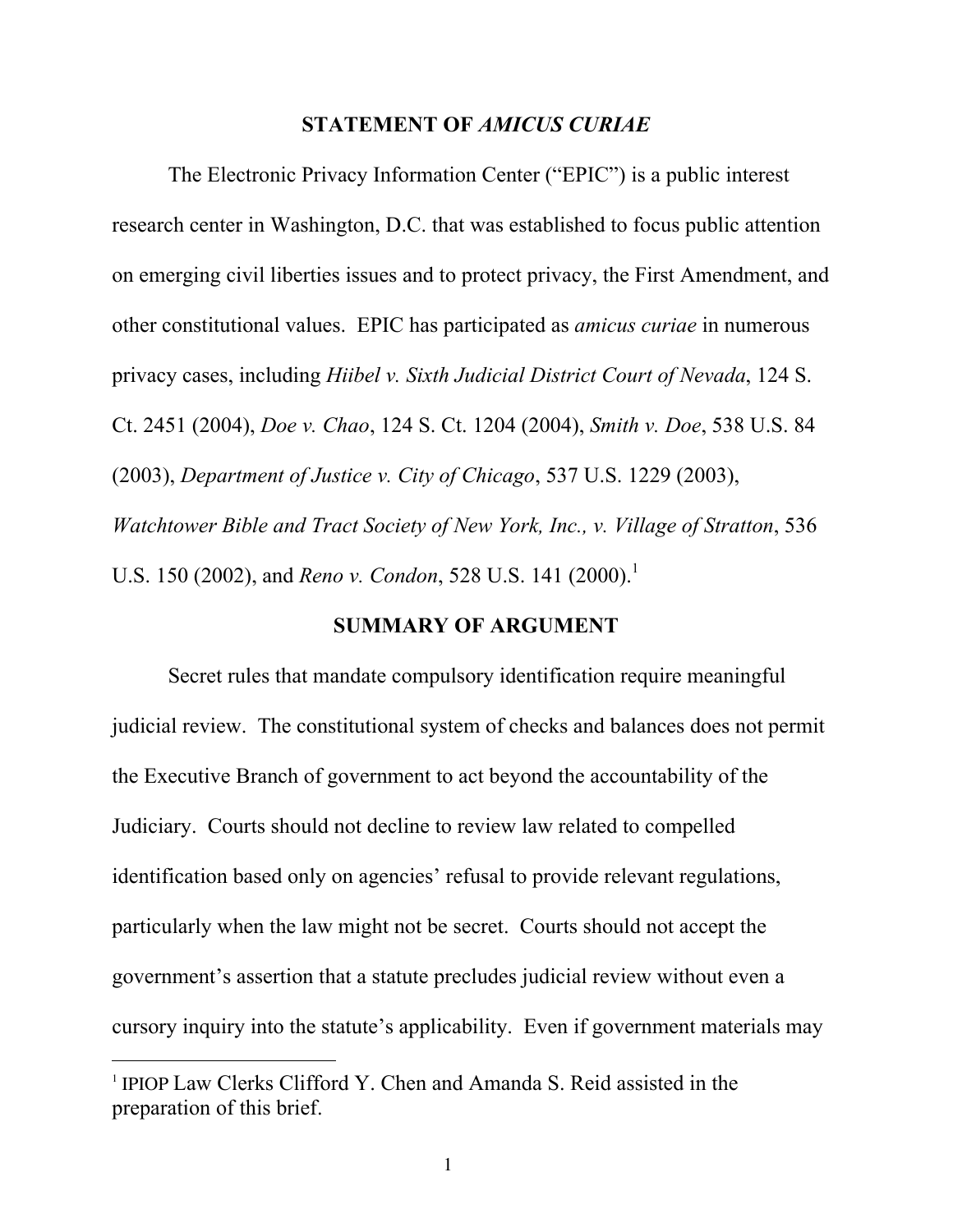be properly withheld from the general public, courts should review constitutional claims using established procedures for preserving secrecy. Because the district court improperly declined to review the basis for the government action in this case, the Defendant agencies' secret law evaded the meaningful judicial review mandated by the Constitution.

As the Supreme Court made clear this term, the compelled disclosure of one's identity raises profound constitutional concerns. The identification requirement at issue in this case is unconstitutionally vague in violation of the Due Process Clause of the Fifth Amendment. Compelled identification stemming from secret law violates due process safeguards because it is inherently vague and provides no means for ordinary people or reviewing courts to meaningfully determine which procedures are legal or proper. Because Defendants refuse to concede whether a written order or directive requiring identification exists, or if it does, who issued it or what it said, it remains unclear what would constitute adequate identification since related orders or regulations remain undisclosed and unavailable. Allowing vague and secret law to evade meaningful judicial review permits abuses of discretion and is impermissible.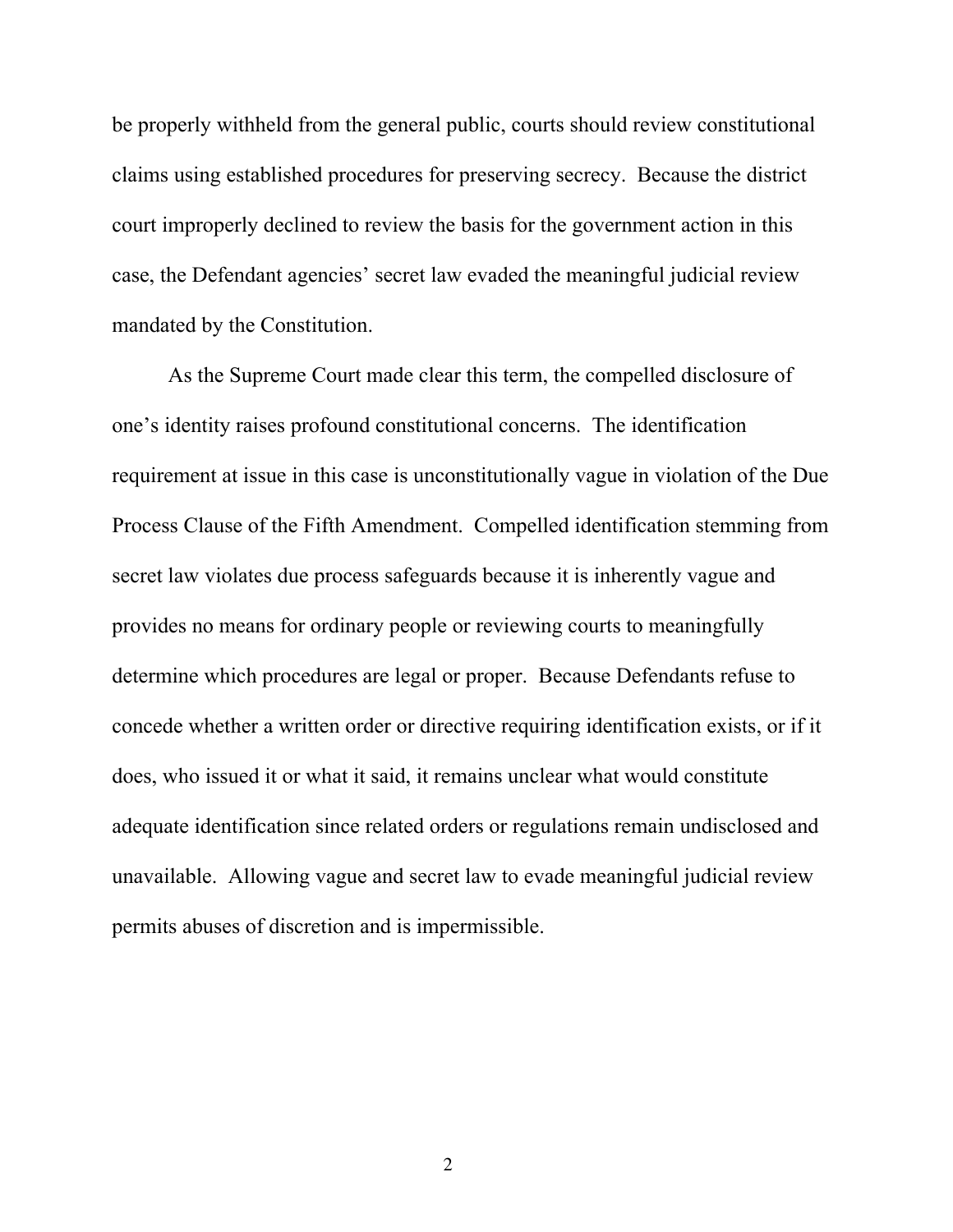#### ARGUMENT

<span id="page-9-0"></span>Unpublished, secret laws undermine the very essence of our selfgovernment. Central to the American form of government has been a longstanding commitment to public trials and to openness in government decisionmaking.<sup>2</sup> "Publication of the law militates against the plea of ignorance, provides a practical refutation of such a defense, and otherwise constitutes a foundation stone of the self-government edifice." Harold C. Relyea, *The Coming of Secret Law*, 5 Gov't Info. Q. 97, 97 (1988). As Relyea, a Specialist in American National Government with the Congressional Research Service of the Library of Congress, concludes: "[s]ecret law surely constitutes a dangerous deception of the American people. It undermines their sovereignty; it threatens their freedom. A manifestation of authoritarian rule that can result in tyranny, secret law cloaks itself in the *raison d'etat* of *national security*[.]" *Id*. at 112 (emphasis in original).

In this case, the district court chose not to review the unpublished rule at issue in this case. The agency that promulgated the regulation—if the regulation exists—is acting without judicial accountability. "Unreviewability doctrine is not often important in either federal or state administrative law but, when it is important, it is very, very important." Charles H. Koch, Jr., *Unreviewability in State Administrative Law*, 19 J. NAALJ 59, 59 (1999). Professor Charles Koch

 $\overline{a}$ 

<sup>2</sup>*See, e.g., The Federalist No*. *49* (James Madison).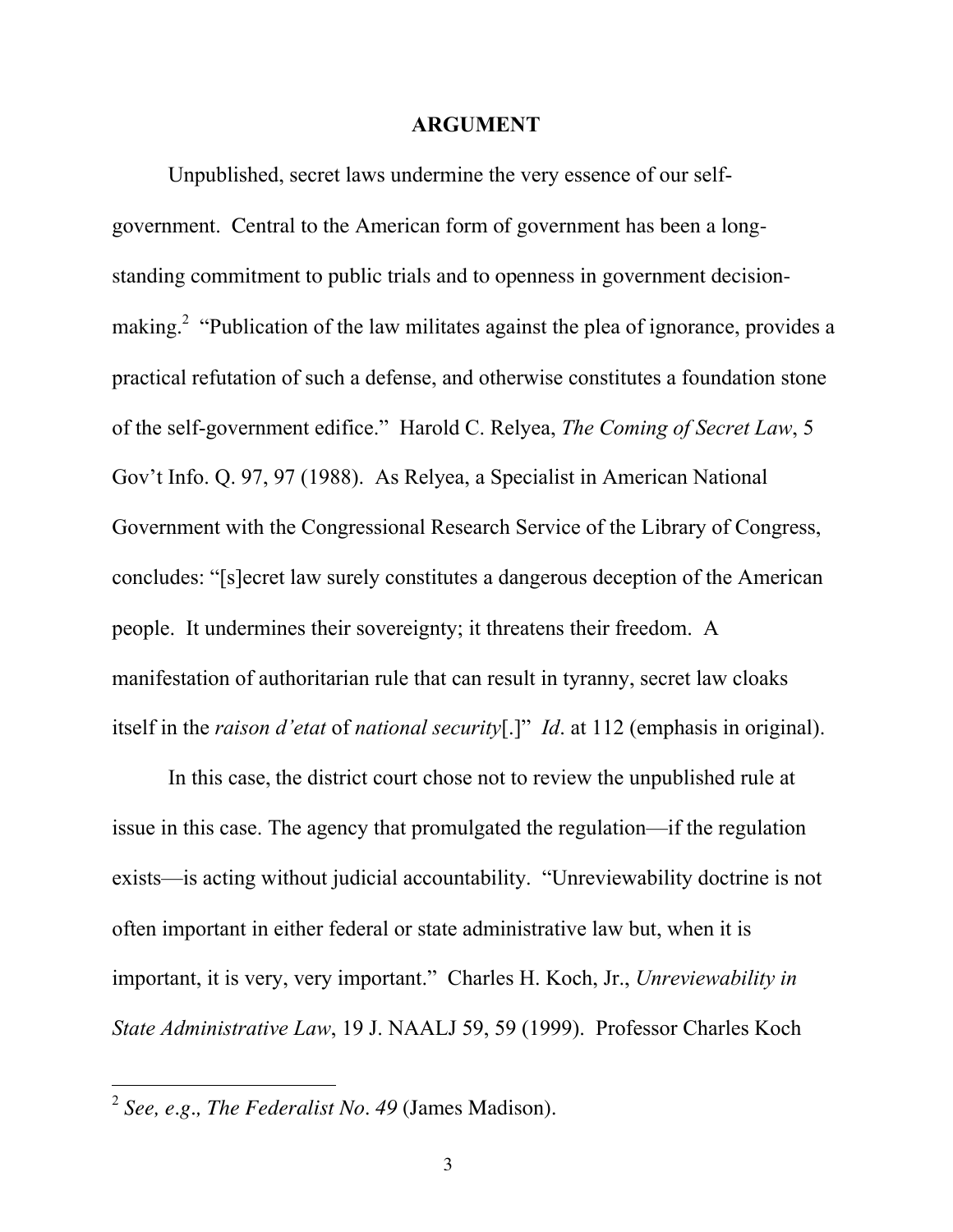<span id="page-10-0"></span>explains that unreviewability doctrine "determines whether an agency decision will receive any judicial scrutiny at all. Therefore, it raises a threshold question for each challenge to agency action." *Id*. Review preclusion generally occurs when a statute withdraws jurisdiction from a court to review the matter.<sup>3</sup> It is rarely joined with secrecy as to the government's action. Here, the facts present this exceptional case in which the government simply conceals the basis of a decision from judicial review. The Defendants neither confirm nor deny "whether a written order or directive requiring identification exists, or it if does, who issued it or what it says." *Gilmore v. Ashcroft*, No. C 02-3444 SI, 2004 U.S. Dist. LEXIS 4869, at \*10 (N.D. Cal. Mar. 19, 2004). "The availability of judicial review is the necessary condition, psychologically if not logically, of a system of administrative power which purports to be legitimate, or legally valid." Louis L. Jaffe, *Judicial Control of Administrative Action* 320 (1965).

Review preclusion coupled with secret rulemaking undermines the very basis of democratic government. This Court should remand this case to the lower court for further proceedings to determine whether the government acted lawfully when it required Mr. Gilmore to present identification.

 $\overline{a}$ 

<sup>&</sup>lt;sup>3</sup> The Administrative Procedures Act, §§ 701(a)(1) and (2), outline two categories of review preclusion. Section  $701(a)(1)$  applies when statutes preclude judicial review and Section 701(a) (2) applies when agency action is committed to agency discretion by law. Administrative Procedures Act, 5 U.S.C. § 701(a) (2004).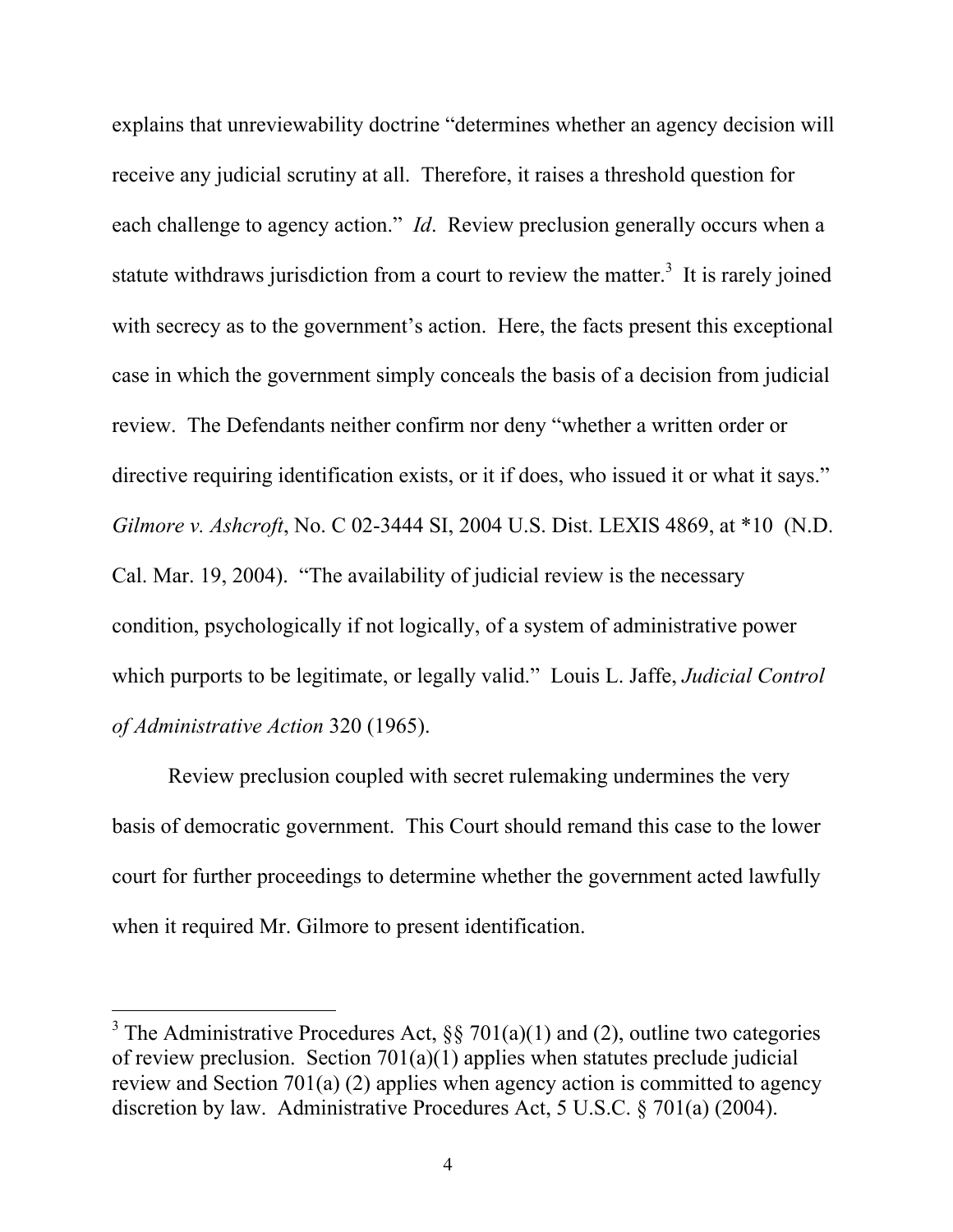#### <span id="page-11-0"></span>I. Secret Law Mandating Compulsory Identification Raises Important Constitutional Concerns Requiring Meaningful Judicial Review.

 itself narrowly construed. *Id.* at 2461. As the Supreme Court recently made clear, compelled identification raises far-reaching constitutional issues. Identity disclosure creates special concerns because of the power to link citizens to vast stockpiles of data, even where such linkage does not serve any societal or governmental interest. *Hiibel v. Sixth Judicial District of Nevada*, 124 S. Ct. 2451, 2464 (2004) ("A name can provide the key to a broad array of information about the person, particularly in the hands of a police officer with access to a range of law enforcement databases.") (Stevens, J., dissenting). Even with reasonable suspicion of wrongdoing, the Court permitted in *Hiibel* only a "narrow scope" of identification pursuant to a public law that was

The Court clearly saw that any state-imposed identification requirement deserved scrutiny, for "[o]ne's identity is, by definition, unique; yet it is, in another sense, a universal characteristic." *Id*. An individual's simple wish to withhold his identity carries tremendous weight, even against important governmental interests. *Id.* at 2462 ("The broad constitutional right to remain silent . . . does not admit even of the narrow exception defined by the Nevada statute.") (Stevens, J. dissenting).

Mr. Gilmore was under no suspicion of wrongdoing and possessed a similarly strong belief that he should not have to disclose his identity. Given the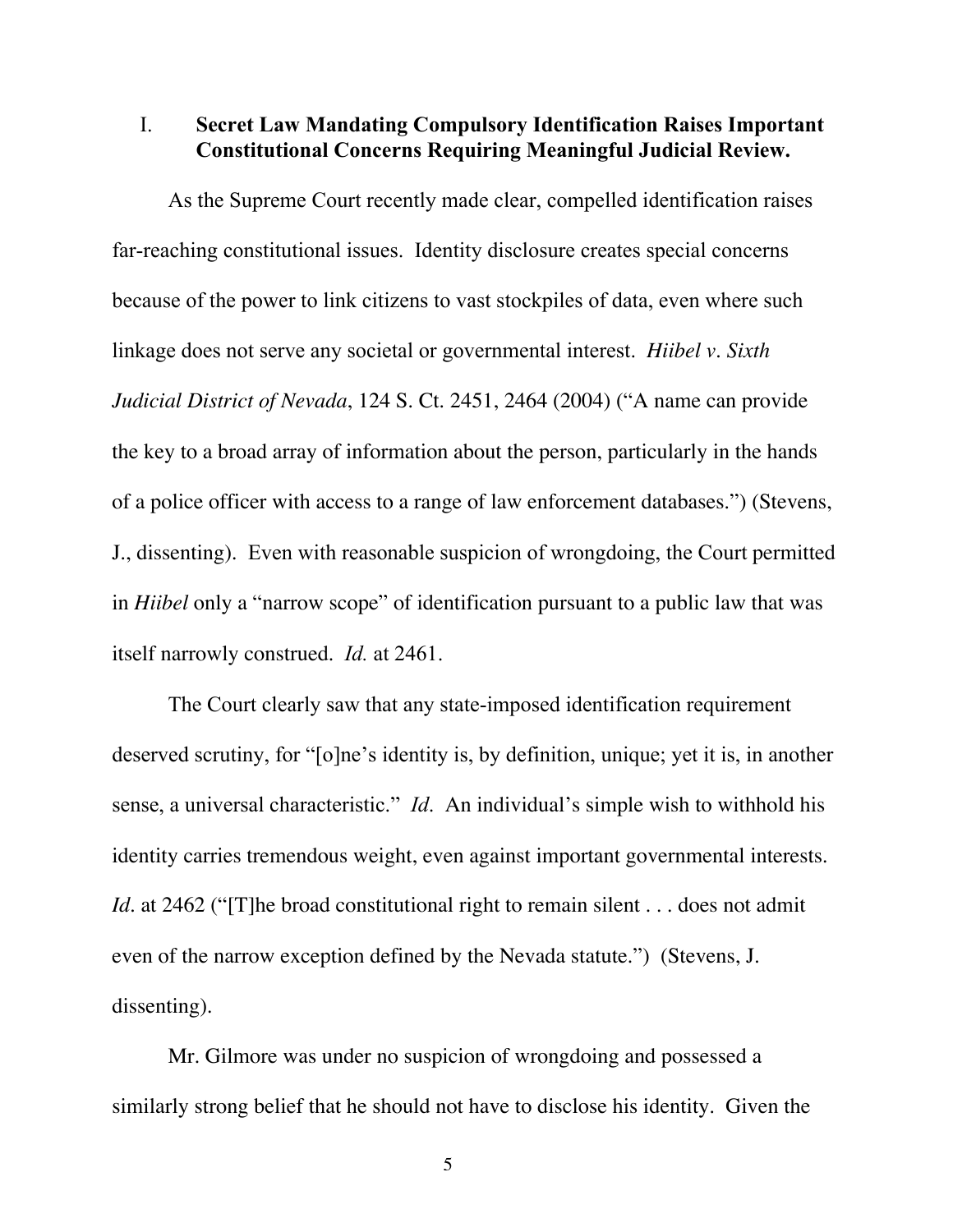Supreme Court's demonstrated concern with identification requirements that are debated and published, narrowly tailored, and serve compelling governmental interests, an identification requirement developed secretly, with unknown breadth and unknown utility, raises clear constitutional issues that deserve meaningful judicial review.

### II. Secret Law Compelling Identification Improperly Evades Meaningful Judicial Review.

Despite the important constitutional questions at hand, the district court declined to conduct a review of compelled identification at airports, citing lack of jurisdiction under 49 U.S.C.  $\S$  46110(a) and an inability to conduct "meaningful inquiry" into Mr. Gilmore's argument because the Defendants refused to provide (or confirm the existence of) any relevant unpublished or secret regulations. The court erred in granting the motion to dismiss. The district court should have determined whether 49 U.S.C. § 46110(a) actually applied and whether the relevant law was properly withheld. Even if materials were properly withheld, the court should have allowed litigation to proceed under established procedures for protecting secret information during judicial proceedings.

In this case it is unclear "who issued [the directive requiring identification] or what it says." *Gilmore*, No. C 02-3444 SI, 2004 U.S. Dist. LEXIS 4869, at \*10. A law that no citizen can review, but must comply with, is antithetical to democracy.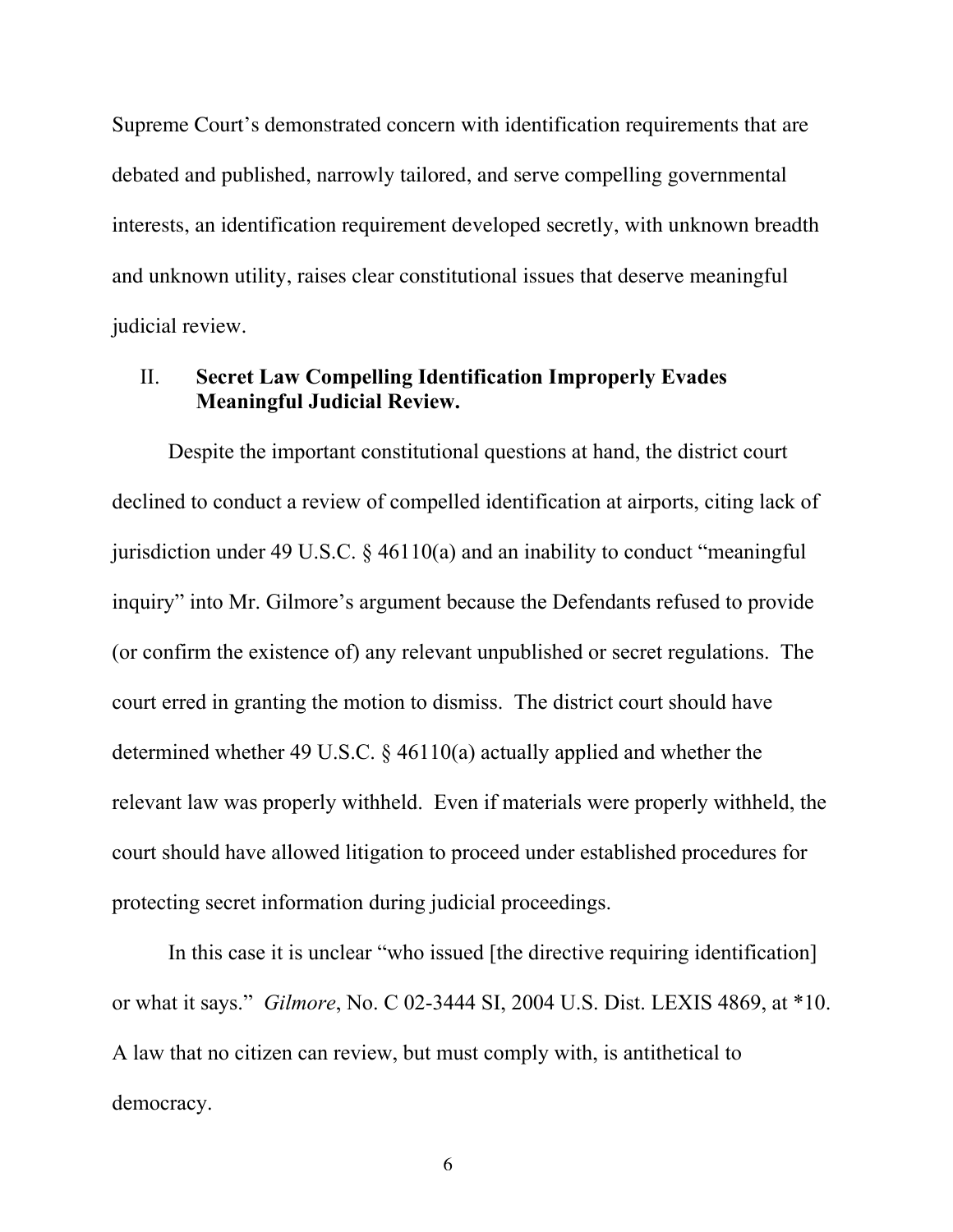## A. Despite the Refusal of Defendant Agencies to Provide Relevant Regulations to the District Court, the Compelled Identification Requirement was Not Truly Secret and Should Have Been Available for Review to a Federal Court.

Although Defendants refused to provide the court with copies of the relevant unpublished statutes or regulations, they do not appear to have wholly maintained the secrecy of these regulations. Indeed, the information "obtained or developed" in ensuring transportation safety may not be jeopardized in this case for the simple reason that the relevant regulations were widely available to airport personnel and therefore not truly secret. *See* 49 U.S.C. §§ 114, 40119 (2004). In such case, the regulations should have been made available to the district court for consideration, and the court should not have granted the motion to dismiss without inquiring further into the status of the regulations.

In *Doe v. Tenet*, 329 F.3d 1135 (9th Cir. 2003), plaintiffs sought to overturn a grant of summary judgment based on their inability to obtain unredacted internal regulations of the Central Intelligence Agency ("CIA") relevant to their contract and procedural due process claims. This Court overturned summary judgment based in part on the government's failure to assert a state secrets privilege. Even if the regulations were to remain undisclosed to the *Doe* court, the Court determined that a cause of action might still exist because key aspects of the plaintiffs' relationship with the CIA might not "truly be secret." *Id*. at 1154. The Court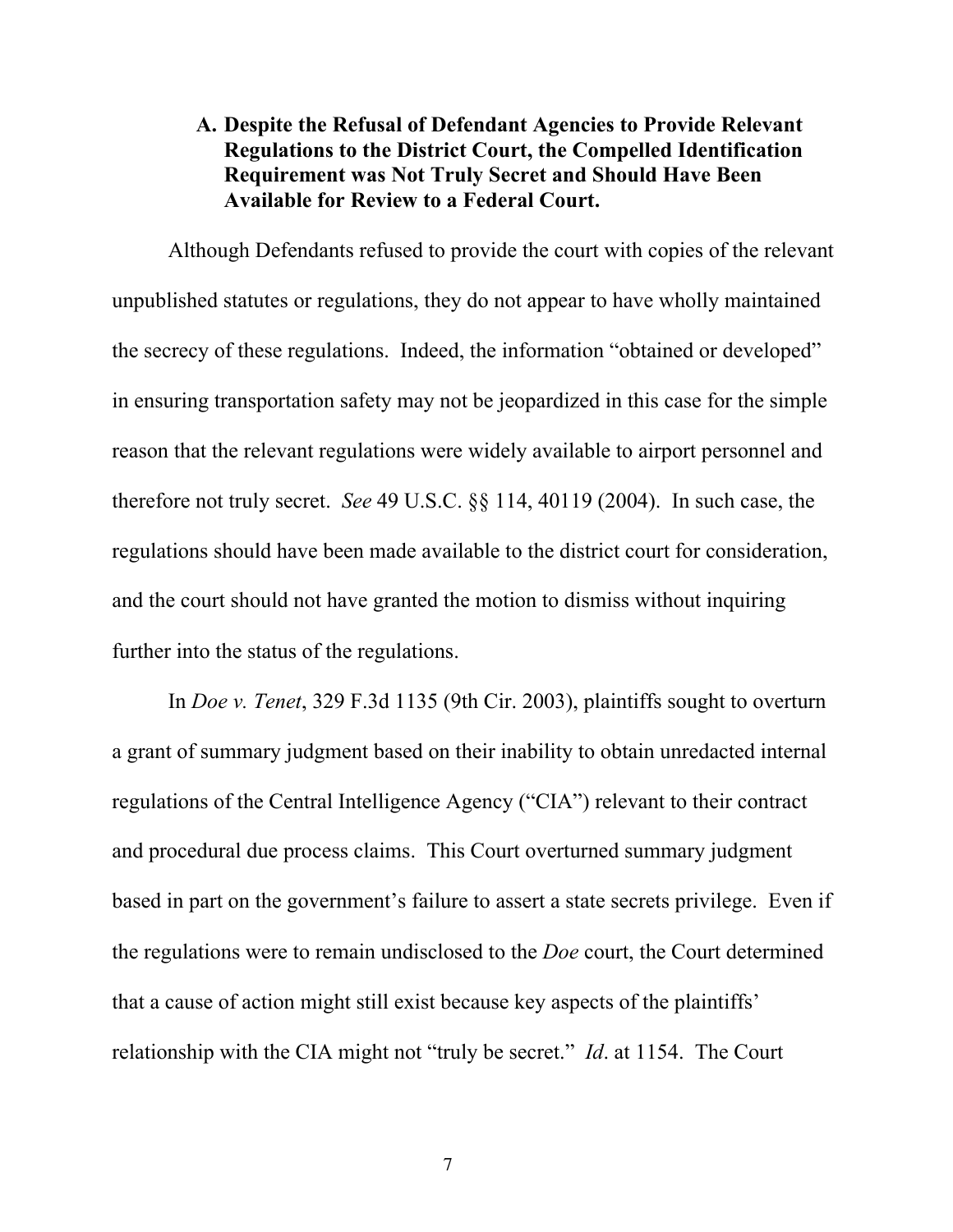<span id="page-14-0"></span>reasoned that there might not be a basis for concluding that national security would be jeopardized, or the evidentiary inquiry could have been narrowly tailored.

As in *Doe v. Tenet*, where the secrecy of plaintiffs' relationship was questioned based on "public knowledge" of CIA practices and a letter sent to plaintiffs admitting a relationship, in this case the compelled identification requirement at airports is not truly secret. Airline ticket clerks, for instance, are apparently aware of at least some elements of the regulation. Their supervisors, who likely lack special security clearances, appear to hold similar or even broader knowledge.<sup>4</sup> Indeed, regulations imposing behavioral requirements on the public cannot be entirely secret, for such secrecy would preclude the government's ability to enforce the regulations. These regulations are not secret, but rather are vague and communicated largely by word of mouth.

The government's need to enforce the identification regulations suggests that the regulations are not in fact secret. Therefore, the text of the regulations should have been made available to the court. The court should have inquired into greater detail as to whether it could have made some sort of adjudication, rather than granting the motion to dismiss.

 $\overline{a}$ 

<sup>4</sup>According to the U.S. Department of Labor's Bureau of Labor Statistics, there were over 106,000 workers in these jobs in 2002. *See* Bureau of Labor Statistics, U.S. Department of Labor, Occupational Outlook Handbook, 2004-05 Edition, *Reservation and Transportation Ticket Agents and Travel Clerks*, *available at*  http://www.bls.gov/oco/ocos135.htm (last visited Aug. 5, 2004).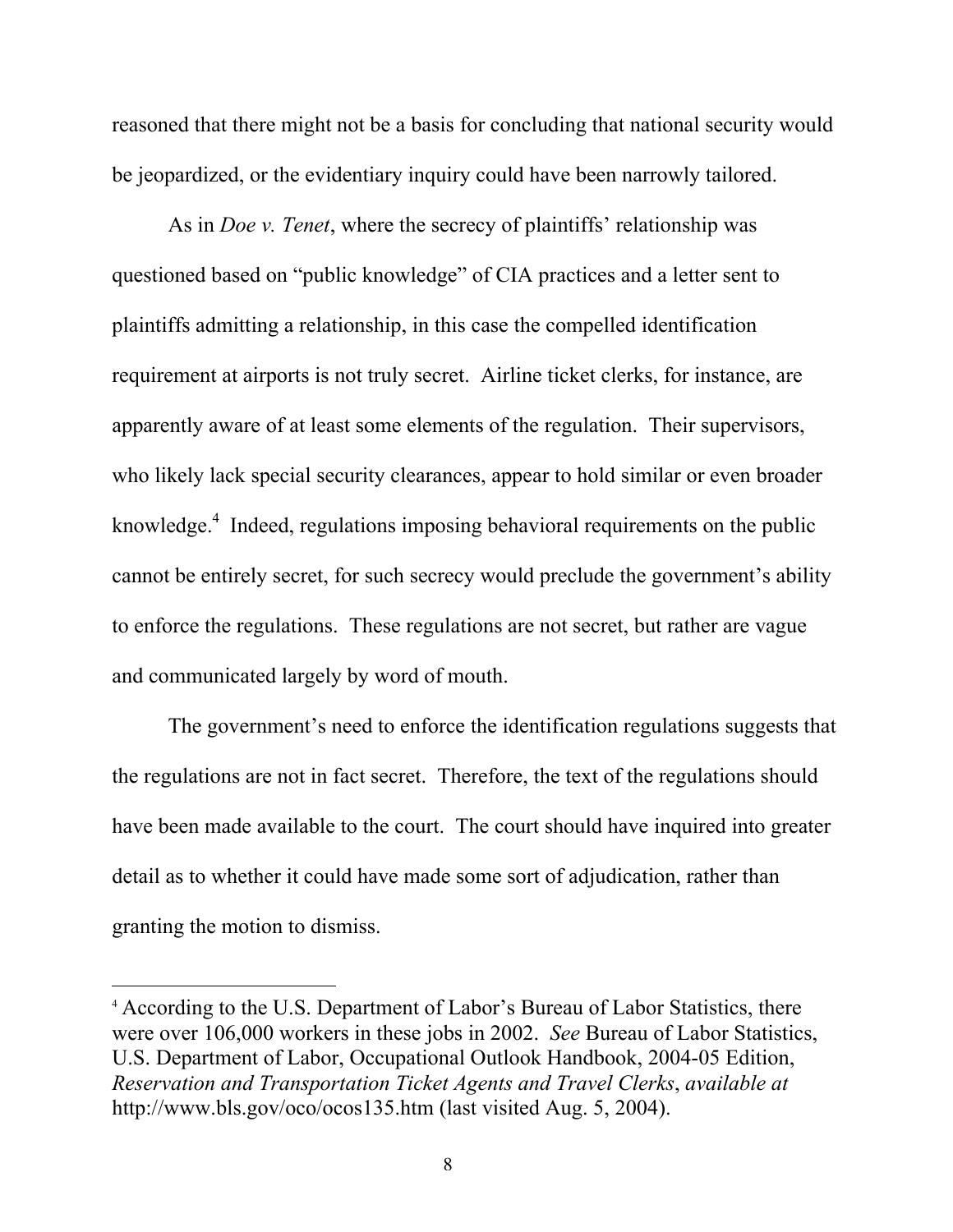### <span id="page-15-0"></span>B. The District Court Should Have Employed Established Procedures for Protecting Government Secrets to Allow the Litigation to Proceed.

There is no evidence in this case that the government has clamed the identification regulations at issue are state secrets. Even if the regulations in question, which dictate behavior required of the public, are properly secret, they nonetheless deserve review for their impact on significant constitutional questions. This Court has acknowledged that the "national interest normally requires both protection of state secrets and the protection of fundamental constitutional rights." *Doe v. Tenet*, 329 F.3d at 1155. Accordingly, it is dangerous to "precipitously close the courthouse doors to colorable claims of the denial of constitutional rights." *Id.* 

There exist a variety of procedures for courts to assess claims of state secret privilege without jeopardizing governmental secrets. A court could undertake *in camera* review of evidence, use secret proceedings, or provide for sealed records and protective orders for sensitive materials.<sup>5</sup> This Court has noted that where "the government is seeking complete dismissal of the action for national security reasons, a court should consider these possibilities before determining that there is no way both to adjudicate the case and to protect state secrets." *Id*. at 1152-53.

 $\overline{a}$ 

<sup>&</sup>lt;sup>5</sup> In criminal cases, for instance, the Classified Information Procedures Act, 18 U.S.C. § 3 (2004), provides specific procedures for judicial handling of secret information.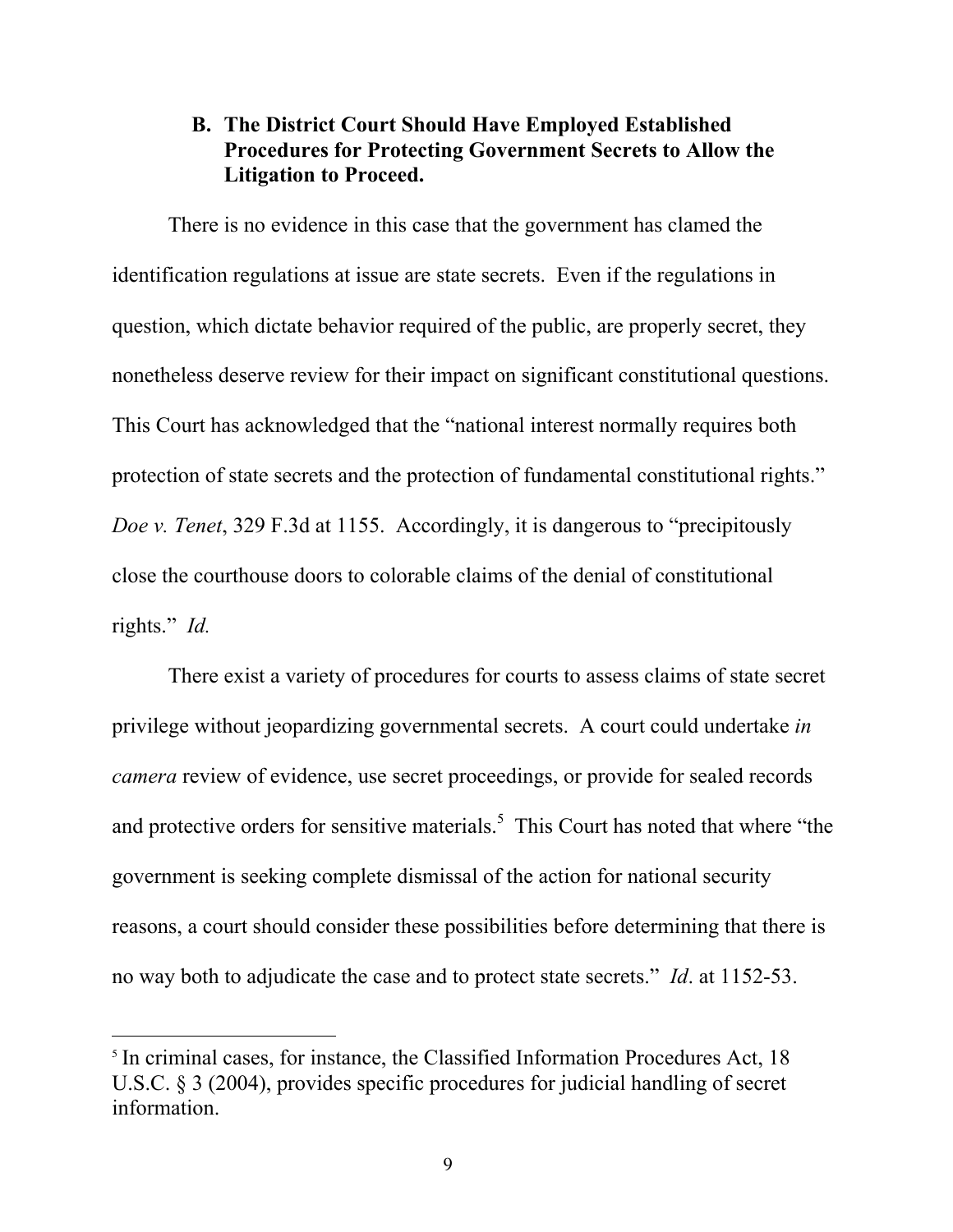Such review is particularly important where serious constitutional claims are involved. In *Webster v. Doe*, 486 U.S. 592 (1988), the Supreme Court allowed a constitutional challenge to the CIA's denial of a security clearance to proceed despite the secrets involved. The Court rejected the government's request to dismiss the case solely because of the secrecy involved, but recognized that special litigation procedures would be necessary.

Like the plaintiff in *Webster*, Mr. Gilmore raises a number of important constitutional claims, and the refusal of agencies to provide or acknowledge the relevant regulations should not be the sole basis for dismissal. Such judicial deference allows agencies to promulgate rules that too easily evade meaningful judicial review.

The district court dismissed Mr. Gilmore's claims based in part on its acquiescence to Defendants' refusal to provide key information related to identification requirements. While the agencies have not formally alleged that the relevant materials in their possession are secret, their refusal to acknowledge even the existence of orders or directives requiring identification strongly suggests an interest in keeping key information from the public, and judicial, eye. To the extent that dismissal was based simply on an implication of secrecy, it was improper. Even where secret information forms the basis of a claim, a state secrets privilege must be properly asserted. In *Kasza v. Browner*, 133 F.3d 1159 (9th Cir.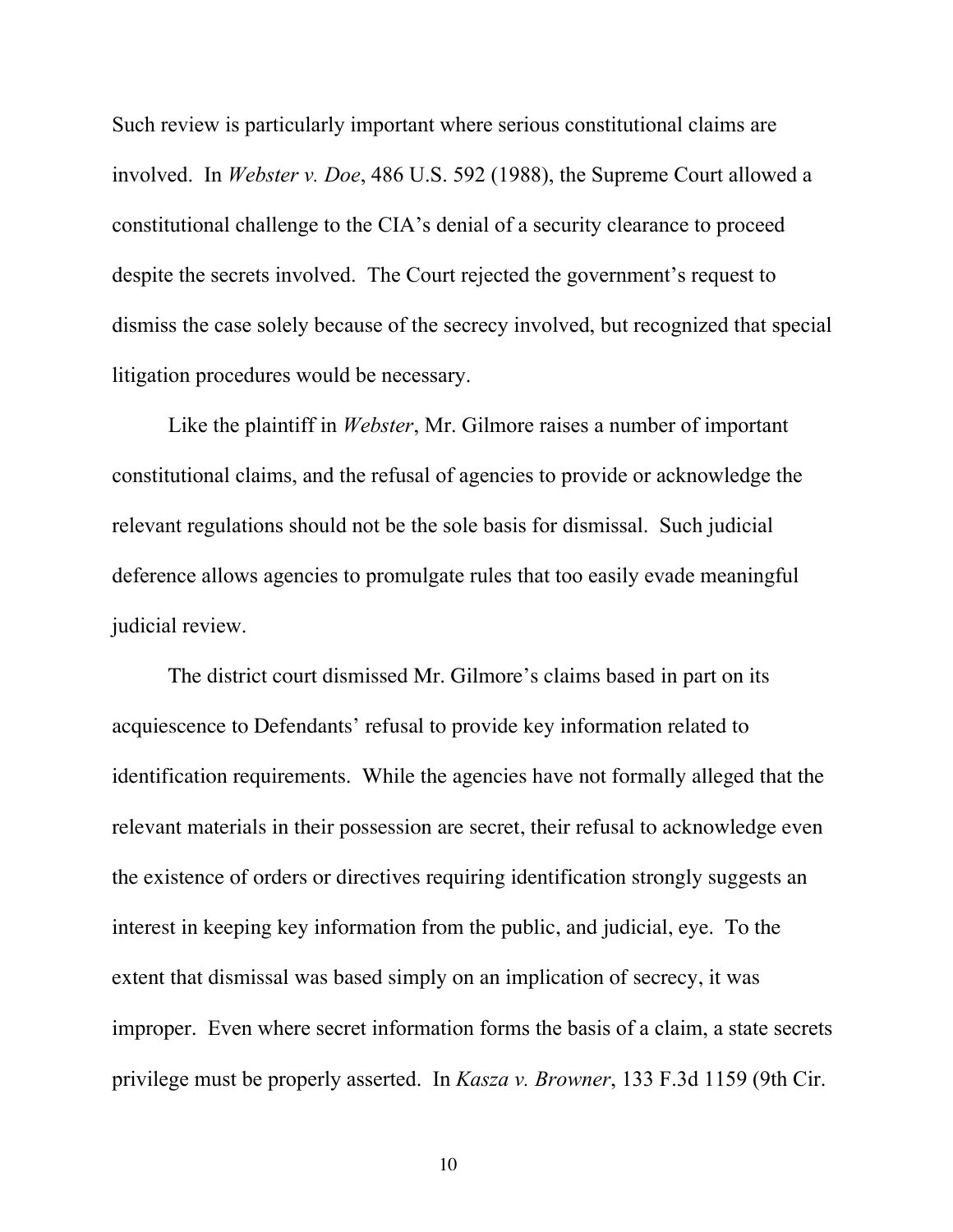<span id="page-17-0"></span>1998), this Court noted that the state secrets privilege allowed the government to deny discovery of military secrets and that application of this privilege completely removed the evidence from the case, allowing dismissal if no nonprivileged evidence is available. *Id*. at 1165-66. *See also Totten v. United States*, 92 U.S. 105 (1875). While courts grant a great deal of deference to an assertion of the state secrets privilege, they still require such an assertion to be formally made, to be properly asserted, and not to be overbroad. *Kasza,* 133 F.3d at 1169. No such assertion has been made by Defendants here, and dismissal of Mr. Gilmore's claims based on an implication of secrecy of key evidence is improper.

### III. The District Court Misconstrued 49 U.S.C.  $\S$  46110(a) and Failed to Determine Whether it Had Subject Matter Jurisdiction Over an Agency's Unpublished Regulation or Order.

Despite the existence of important constitutional questions, the district court claimed lack of jurisdiction because Mr. Gilmore's claim "squarely attacks the orders or regulations issued by the TSA and/or FAA with respect to airport security," pursuant to 49 U.S.C. § 46110(a). By failing to conduct even a cursory inquiry into the nature of the regulations in question, it was impossible to determine if the statute was applicable. The statute only applies to "orders" issued by the Secretary of Transportation, including those issued by the Federal Aviation Administration ("FAA") and Transportation Security Administration ("TSA").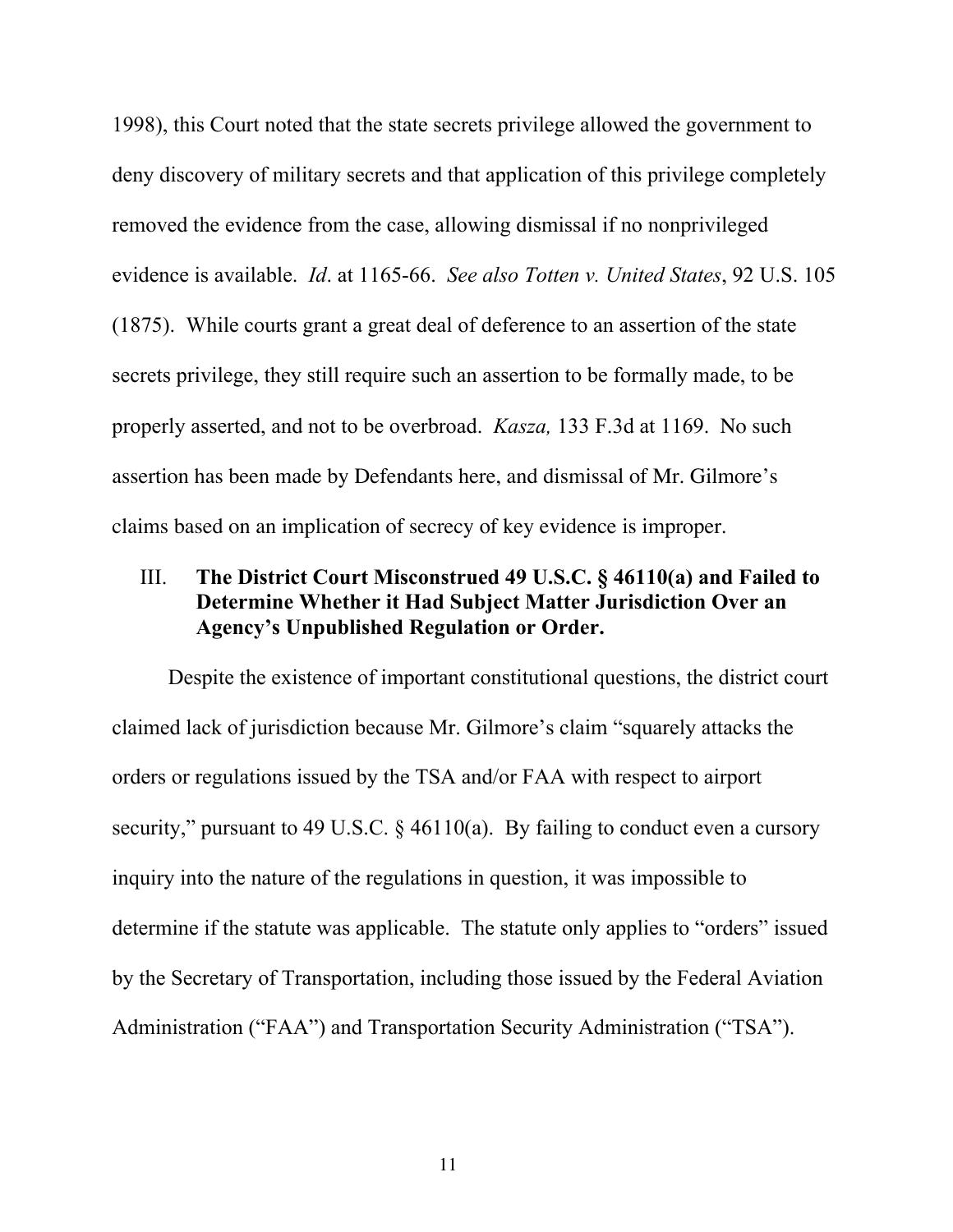<span id="page-18-0"></span>"Orders" are not regulations here. An agency's issuance of orders requires different procedures and creates findings of fact that differ from those produced by promulgated regulations. *See, e.g., Mace v. Skinner*, 34 F.3d 854, 858 (9th Cir. 1994) (finding that the district court had subject matter jurisdiction because complaint was not based on the merits of a "particular revocation order" and constituted "a broad challenge to allegedly unconstitutional FAA practices"); *Tur v. FAA*, 104 F.3d 290, 292 (9th Cir. 1997) (finding that FAA revocation of plaintiff's "airman certificate" was an "order" within the meaning of 49 U.S.C. § 46110(a)); *American Petroleum Inst. v. Halaby*, 307 F.2d 363, 365 (5th Cir. 1962) ("provisions clearly differentiate between the making of a regulation and the issuance of an order"). Particularly important is the availability of a factual record for the court to review. *See Crist v. Leippe*, 138 F.3d 801, 804 (9th Cir. 1998) (remanding case to district court in part because "claim may not be based on the merits of the appealed order and additional record development may be necessary"); *see also Halaby*, 307 F.2d at 365 (suggesting a "remedy by original action in a federal district court in which an adequate record can be made" for regulations promulgated through rule-making process specified by the Administrative Procedure Act, 5 U.S.C. § 1003, where "[t]here were no formal findings of fact and no adjudication").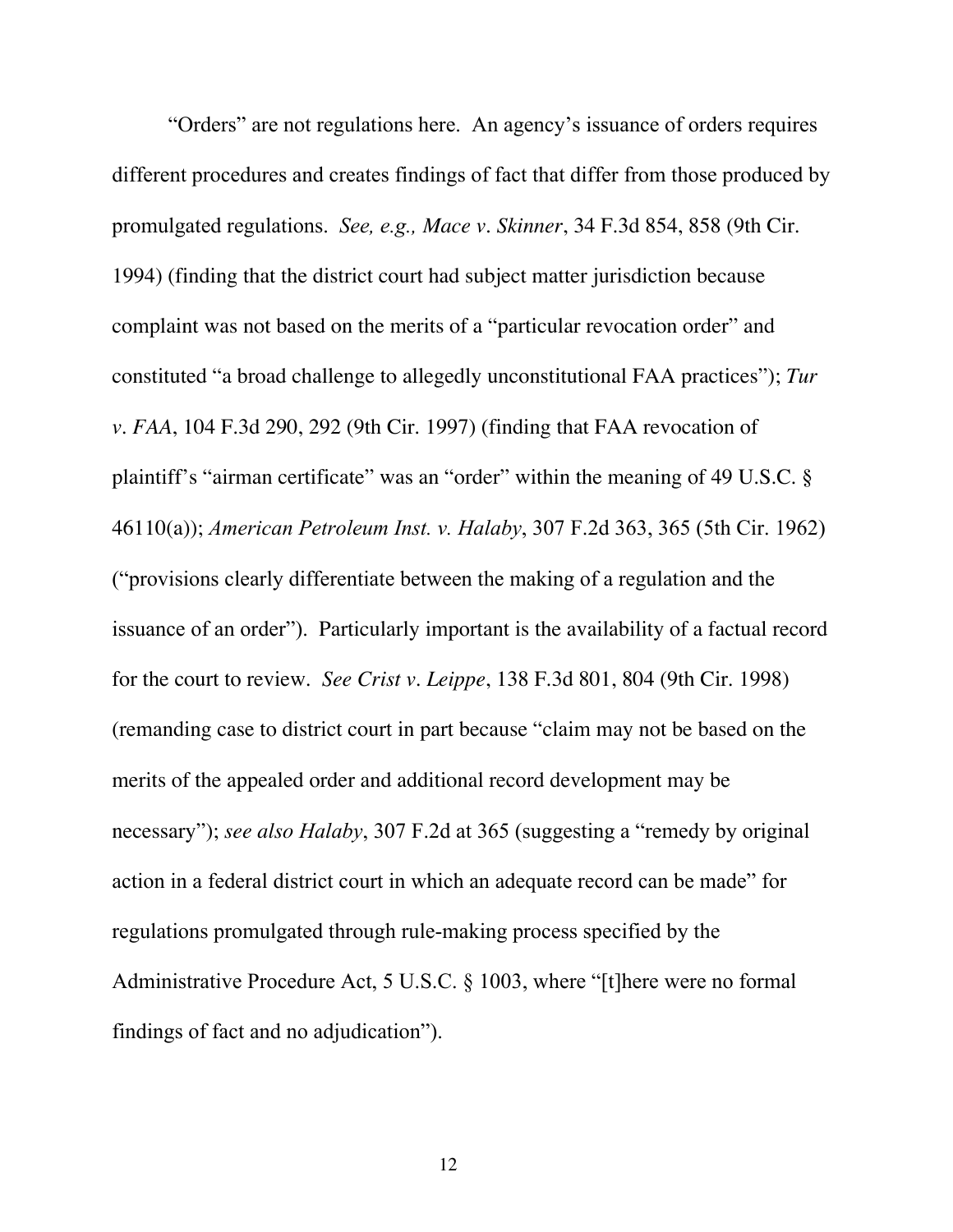In addition, this Court has determined that important constitutional challenges to agency action belong in the district courts, even where an agency has adjudicated the matter. *See Mace*, 34 F.3d at 859 ("any examination of the constitutionality of the FAA's revocation power should logically take place in the district courts, as such an examination is neither peculiarly within the agency's 'special expertise' nor an integral part of its 'institutional competence'").

Furthermore, the statute is limited to orders issued by the Secretary of Transportation, including those issued by the FAA and TSA. It is not at all clear that the FAA and TSA were the sole agencies promulgating the relevant rule or rules. Administrators of other agencies were named as defendants in this case, including the Attorney General, Office of Homeland Security, and Federal Bureau of Investigation. Section 46110, which authorizes direct review of regulations to the Court of Appeals, does not apply to these agencies.

Without conducting even a protected inquiry into which agency, or agencies, promulgated regulations compelling identification, the district court prematurely determined that it lacked jurisdiction based on a statute with relatively narrow scope. The district court erred by allowing potentially suspect regulations to evade the meaningful judicial review central to the judiciary's functions.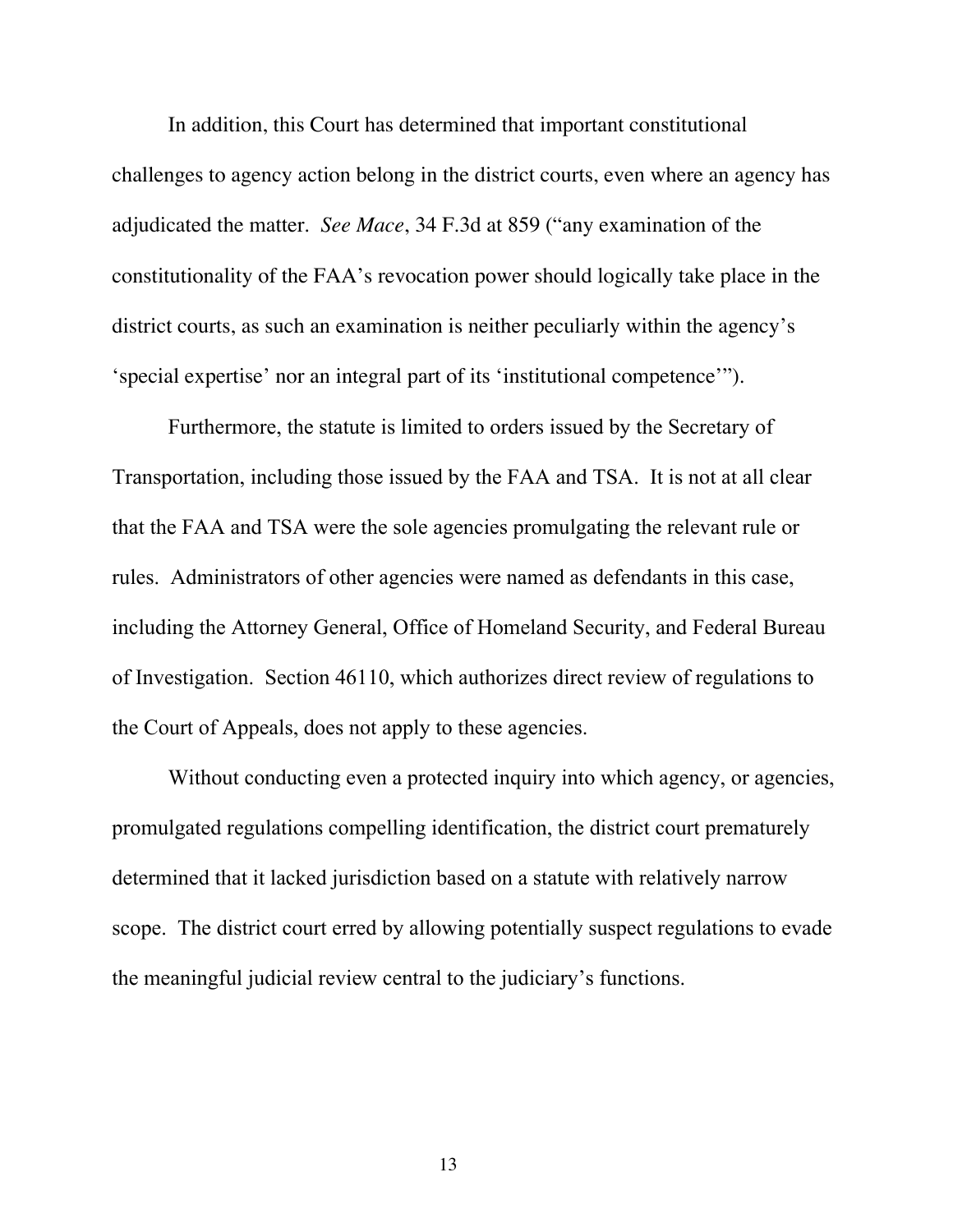#### <span id="page-20-0"></span>IV. The Secret, Unpublished, Unconfirmed, Compelled Identification Requirement is Void for Vagueness and a Violation of Due Process.

A fundamental part of due process is knowing in advance what actions are expected or proscribed. Vague laws are inimical to due process. A statute is void for vagueness if individuals are not fairly apprised in advance of the specific conduct that has been prohibited. The due process doctrine of vagueness incorporates both notions of fair notice or warning, and reasonably clear guidelines to prevent arbitrary and discriminatory enforcement. *See, e.g., Smith v. Goguen*, 415 U.S. 566, 572-73 (1974); *Papachristou v. City of Jacksonville*, 405 U.S. 156, 162 (1972). A secret rule inherently violates due process, as its requirements are not merely vague — they are unknown.

### A. The Unpublished Regulation That Compels Disclosure of Identification is Unconstitutionally Vague Since the Public Can Only Guess at its Meaning and Application.

The "unpublished statute or regulation" at issue in *Gilmore* squarely falls within the category of a vague law. According to the Supreme Court, an ordinance is void for vagueness if it either "fails to give a person of ordinary intelligence fair notice that his contemplated conduct is forbidden by the statute," or if it "encourages arbitrary and erratic arrests and convictions." *Papachristou*, 405 U.S. at 162 (citations omitted). *See also Grayned v. City of Rockford*, 408 U.S. 104,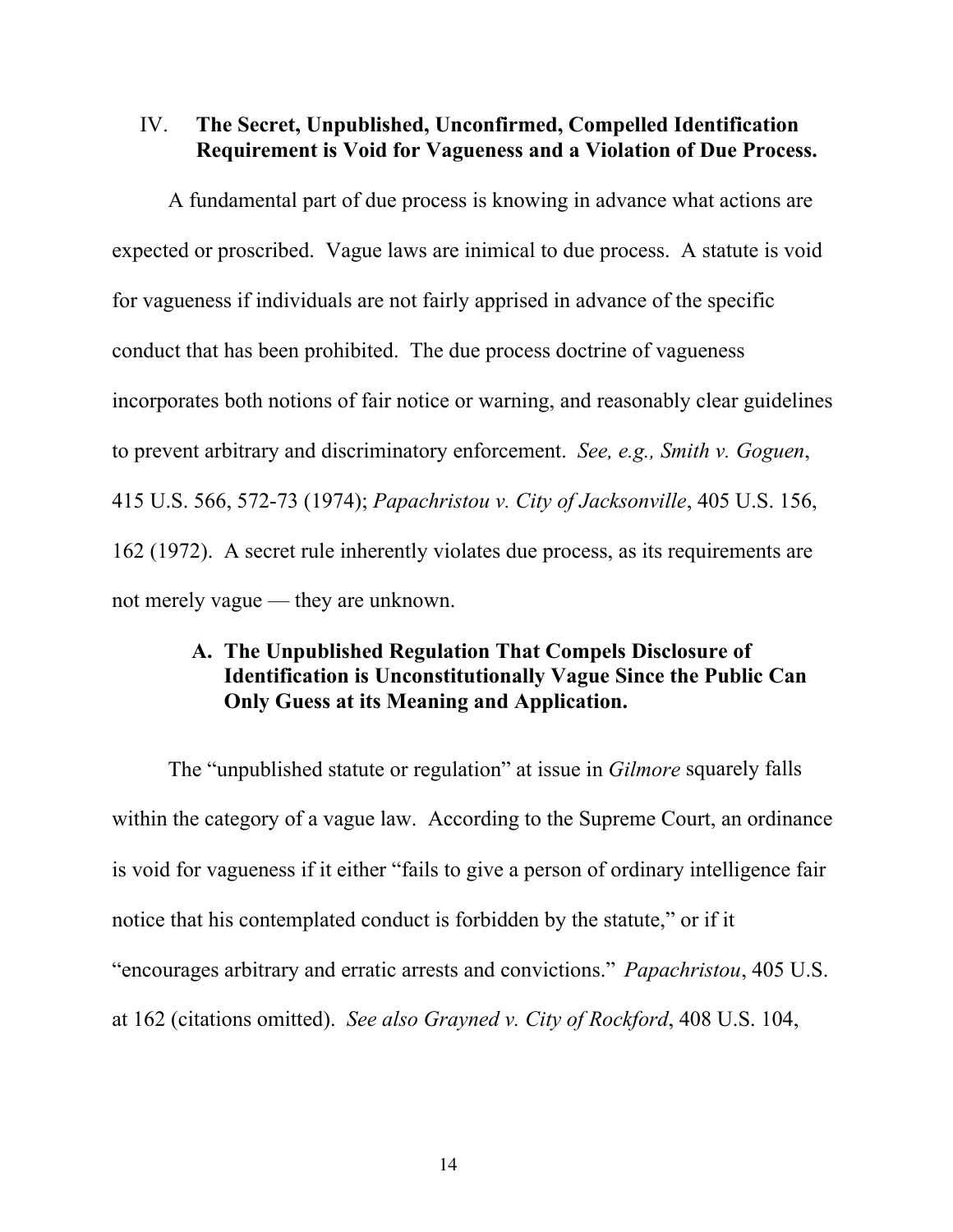<span id="page-21-0"></span>108-09 (1972) ("It is a basic principle of due process that an enactment is void for vagueness if its prohibitions are not clearly defined").

The compelled identification at issue in the instant case is not merely unclear, it is unreviewable and virtually unknown. The due process concerns for vague laws are far greater in this case because the contours of the law are secret. As the Supreme Court has stated, "a statute which either forbids or requires the doing of an act in terms so vague that men of common intelligence must necessarily guess at its meaning and differ as to its application, violates the first essential of due process of law." *Connally v. General Const. Co.*, 269 U.S. 385, 391 (1926). Without access to inspect and review the "unpublished statute or regulation," Mr. Gilmore can only guess at its meaning and application. Further, it is impossible to determine whether the state actor acted properly and in accordance with the regulation or exceeded its legal authority. If Mr. Gilmore had been improperly detained, the district court's failure to review the government's asserted authority would be a grave abdication of judicial responsibility.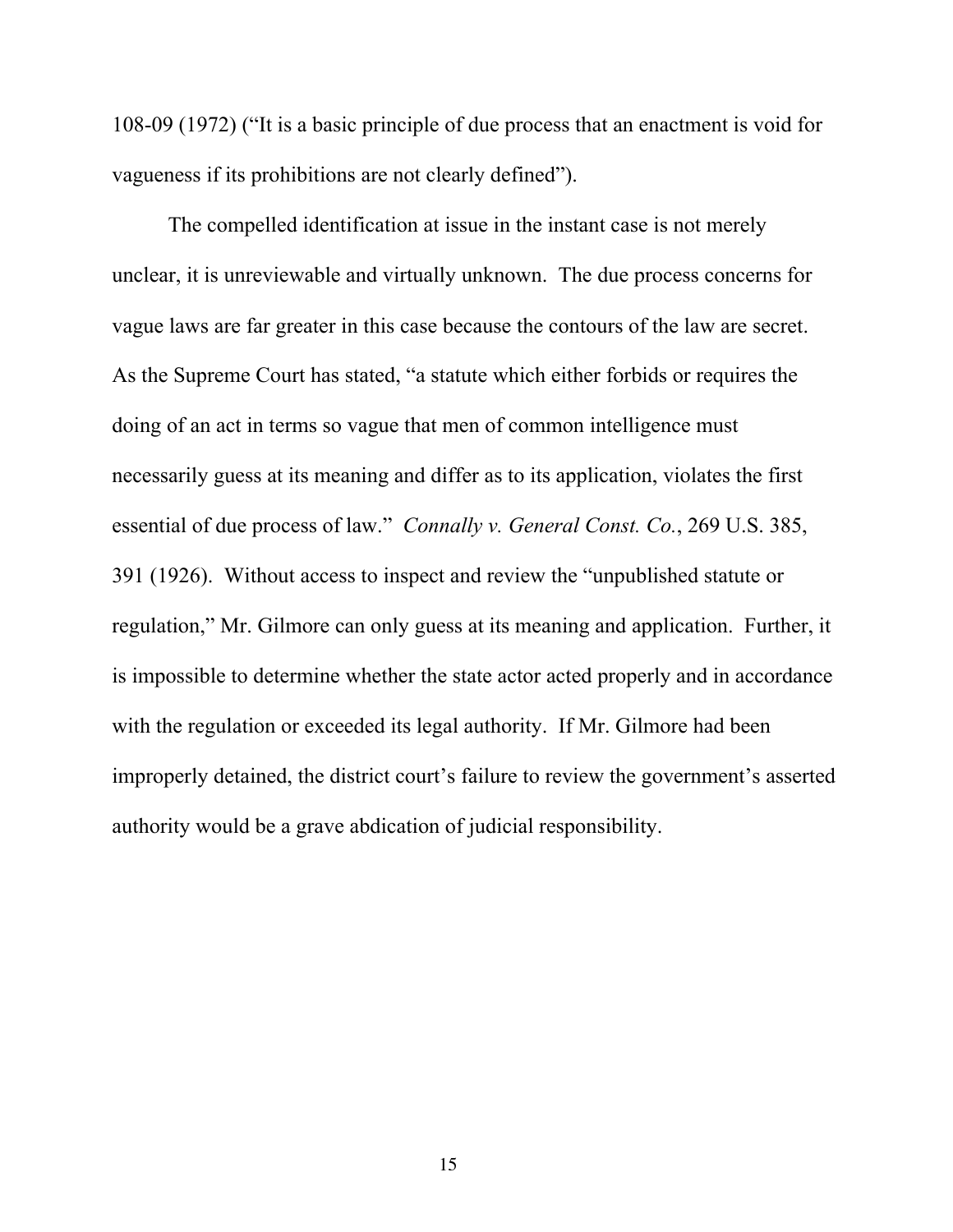### <span id="page-22-0"></span>B. The Unconfirmed and Unpublished Agency Regulation Compelling Identification with Which the General Public is Expected to Comply Violates Constitutional Due Process.

In the instant case, Mr. Gilmore only learned of the identification requirement from a Southwest Airlines ticket counter clerk. This clerk was unsure of the origin of the requirement, "but speculated that the Federal Aviation Administration (FAA) might have promulgated the identification rule." This is an exceedingly poor method of communicating laws — laws which, if not followed, effectively deny travel via commercial airline.

The Southwest ticket clerk is likely correct, and the identification rule may have been issued by the FAA. Pursuant to 49 U.S.C. §§ 114(s) and 40119(b), the TSA and FAA may develop regulations "prohibiting the disclosure of information obtained or developed in carrying out security" if disclosing the information would "be detrimental to the security of transportation." *Gordon v. FBI*, No. C 03-01779 CRB, 2004 U.S. Dist. LEXIS 10935, at \*4 (N.D. Cal. June 15, 2004). The FAA (and now the TSA) has had the authority to withhold information on the grounds that its disclosure would be detrimental to the safety of people traveling in air transportation since 1974. *See Public Citizen, Inc. v. FAA*, 988 F.2d 186, 193 (D.C. Cir. 1993). The law has been amended several times, most recently in 2002 when the Homeland Security Act broadened agency authority from air transportation to general transportation. *See Chowdhury v. Northwest Airlines*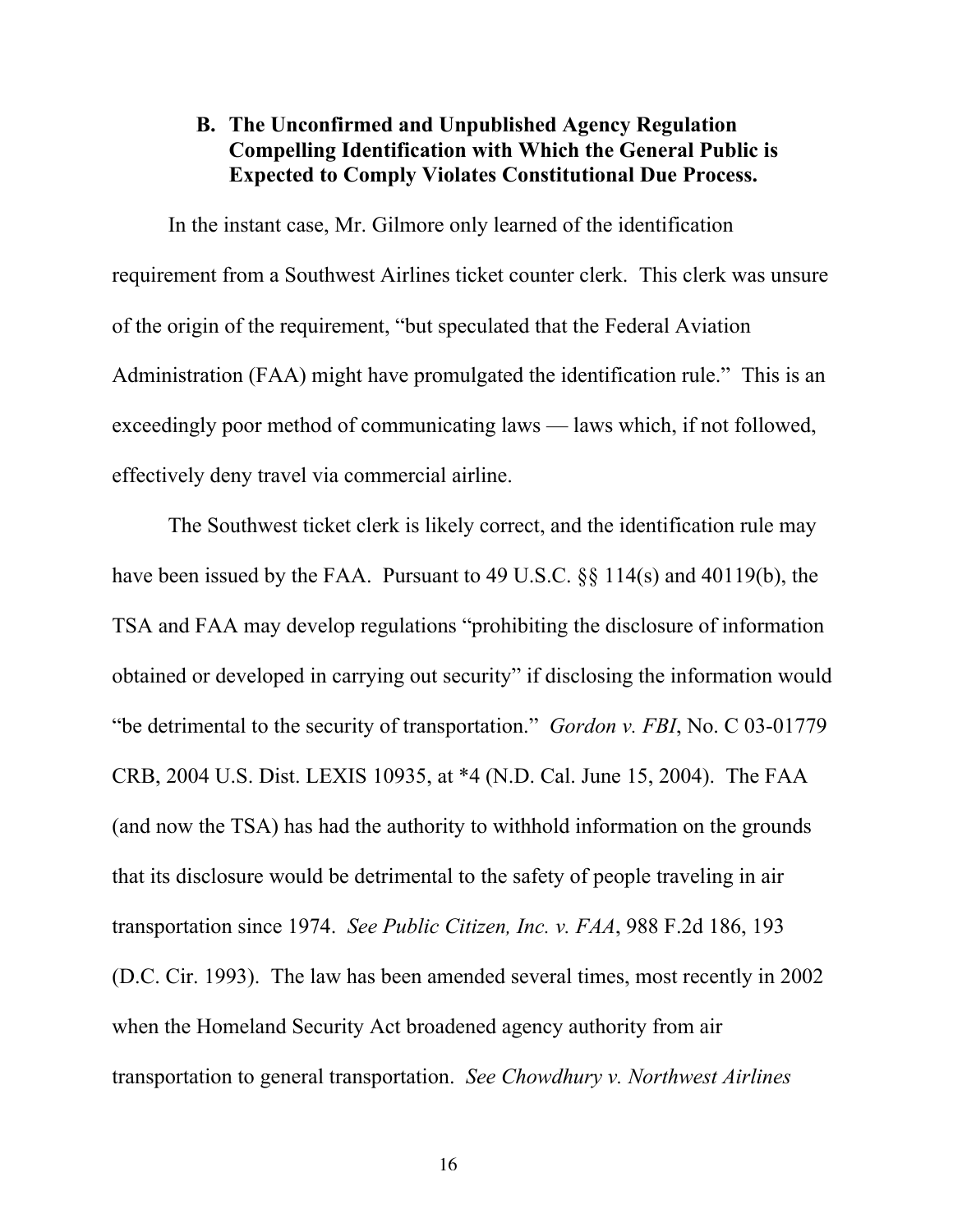<span id="page-23-0"></span>*Corp*., No. C 02-02665 CRB, 2004 U.S. Dist. LEXIS 12477, at \*6, n.1 (N.D. Cal. Apr. 2, 2004).

In *Public Citizen,* the D.C. Circuit concluded that Congress intended for the FAA to have the authority to promulgate security-sensitive rules in secret pursuant to 49 U.S.C. app. § 1357(d)(2), which has been subsequently amended and recodified at 49 U.S.C. § 40119 (b)(1). 988 F.2d at 188-89. The FAA issued a notice of proposed rulemaking for prescribing minimum training requirements for new employees and minimum staffing levels. *Id*. However, the notice emphasized that the FAA could not provide more specific guidance to the public about the rules. The FAA withheld the security-sensitive instructions, which were tailored to the particular needs of each airport and air carrier. These instructions were withheld on the grounds that providing more detailed guidance on minimum staffing and training requirements would disclose too much detail and undermine the integrity of airport security procedures. Petitioners' argument that the FAA's decision to promulgate detailed standards in secret rules violated the notice-andcomment requirements of the Administrative Procedures Act and the Freedom of Information Act's publication requirement was unpersuasive to the court.

The type of agency rule at issue in *Public Citizen* is different from that in *Gilmore*, and this difference highlights a critical flaw in the rule in this case. At the core, the difference between the agency rules in these two cases turns on who is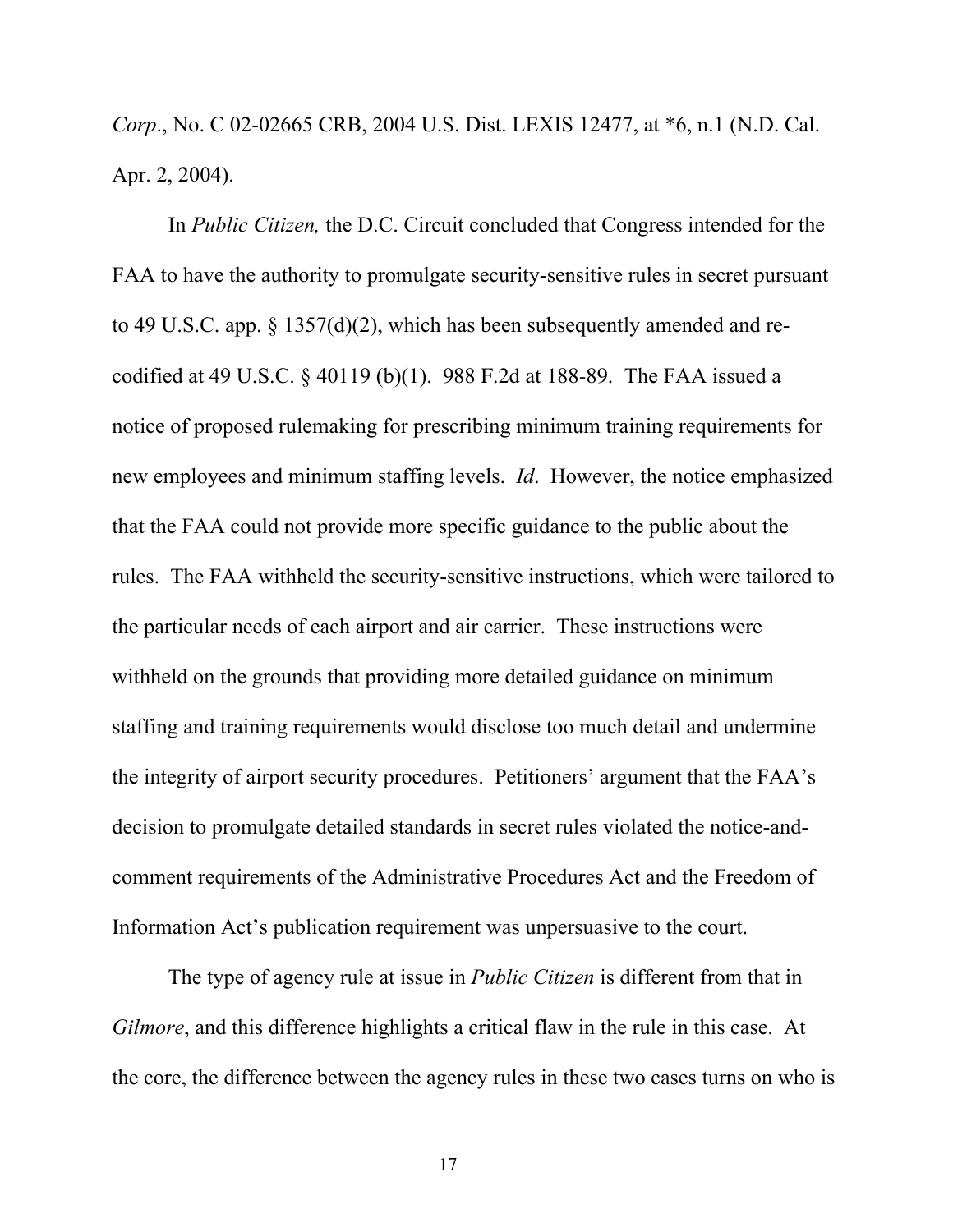directly regulated by the rule. Is the agency creating rules for its own procedures and governance, or is it creating rules with which we all must abide?

In *Public Citizen* the agency rules were internal policies and were not rules with which airline passengers were expected to comply. Conversely, in this case, some unknown agency, likely the FAA or TSA, has promulgated a rule with which we must all comply. This is the fundamental distinction that raises due process concerns. An agency may, in some circumstances, promulgate rules that structure agency action and then withhold disclosure if the information would be detrimental to transportation safety. However, an agency may not, consistent with due process, promulgate rules that coerce actions by the public without publishing such rules. The lack of notice and fair warning, together with the potential for arbitrary enforcement make the agency rule at issue here a violation of due process.

#### C. The Secret, Unpublished, Unconfirmed, Compelled Identification Regulation Undermines Government Accountability and the Balance of Power Between the Branches of Government.

Although it is clear that there exist certain identification requirements associated with airline travel, the government's role in promulgating or enforcing these requirements is completely opaque. As the district court noted, no agency was willing to confirm the regulation. Additionally it is unclear if the requirements were promulgated by regulation or by statute. The compelled identification requirement, whatever its source, substantially regulates the behavior of a large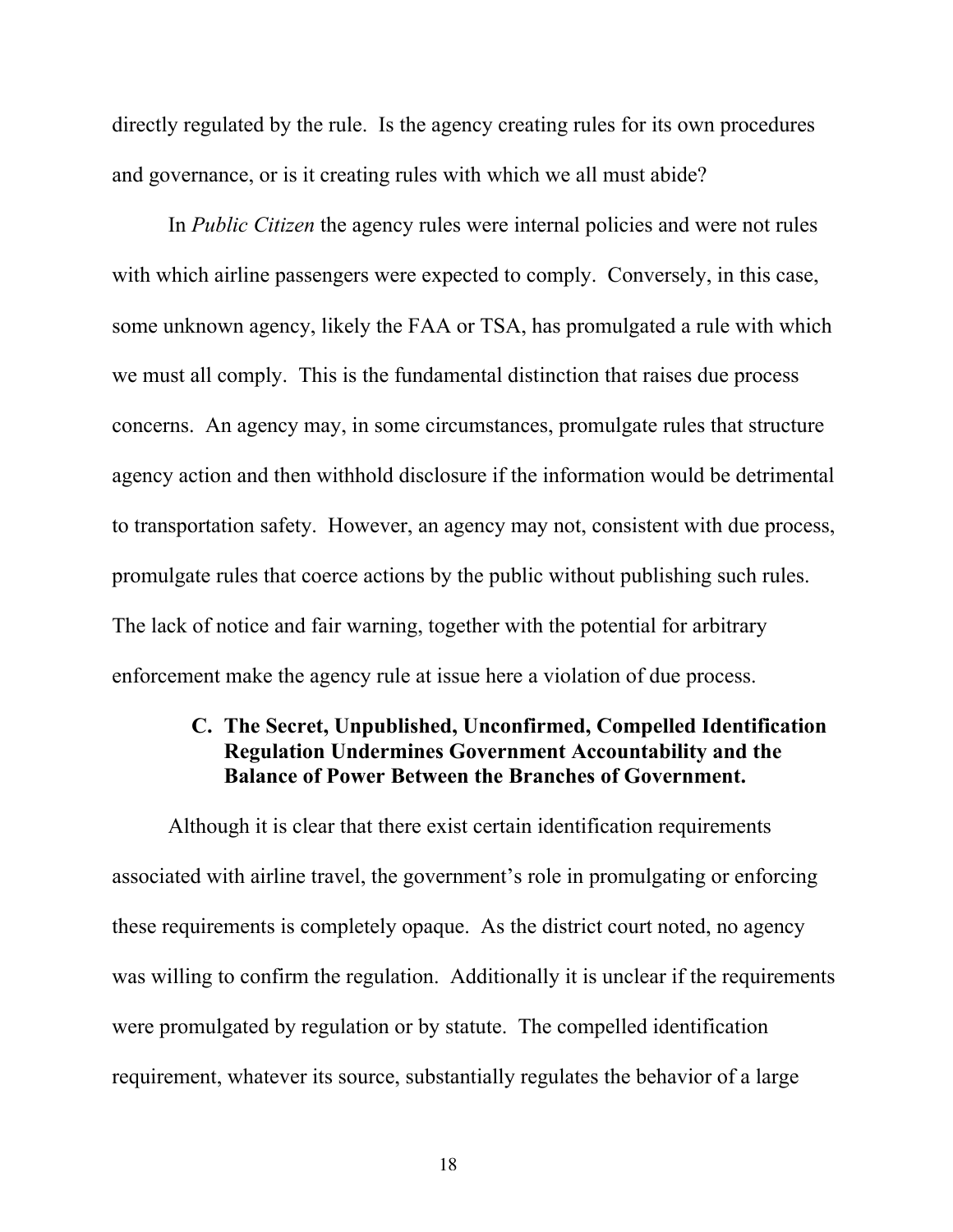<span id="page-25-0"></span>segment of the traveling public; therefore, the government's evasiveness greatly hinders the ability of individuals to hold responsible parties accountable for the effects of this regulation.

Governmental obfuscation of responsibility prevents affected individuals from properly identifying the entities from which to seek redress. If the compelled identification requirement is indeed an agency regulation, it is not possible to pursue administrative remedies for the simple reason that no agency has been willing to assume responsibility for the requirement. It also becomes difficult to determine whether a particular court has jurisdiction over the issue, as there is insufficient evidence to ascertain the applicability of relevant statutes.

The TSA and FAA cite 49 U.S.C. §46110(a) as the basis for denying the district court subject matter jurisdiction to review the claims, but provide no evidence to support that assertion beyond a bald statement that §46110(a) applies to the present case. Yet the statutory provision, in vesting exclusive jurisdiction in the Courts of Appeals for challenges to orders by the Secretary of Transportation, assumes a record exists for the appellate court to review. *See, e.g., Crist v. Leippe*, 138 F.3d at 804-05 (finding that "section 46110 does not preclude jurisdiction in the district court to consider its merits" when agency "did not come close to developing a record permitting informed judicial evaluation of his challenge"). The government avoids accountability for its actions by refusing to provide even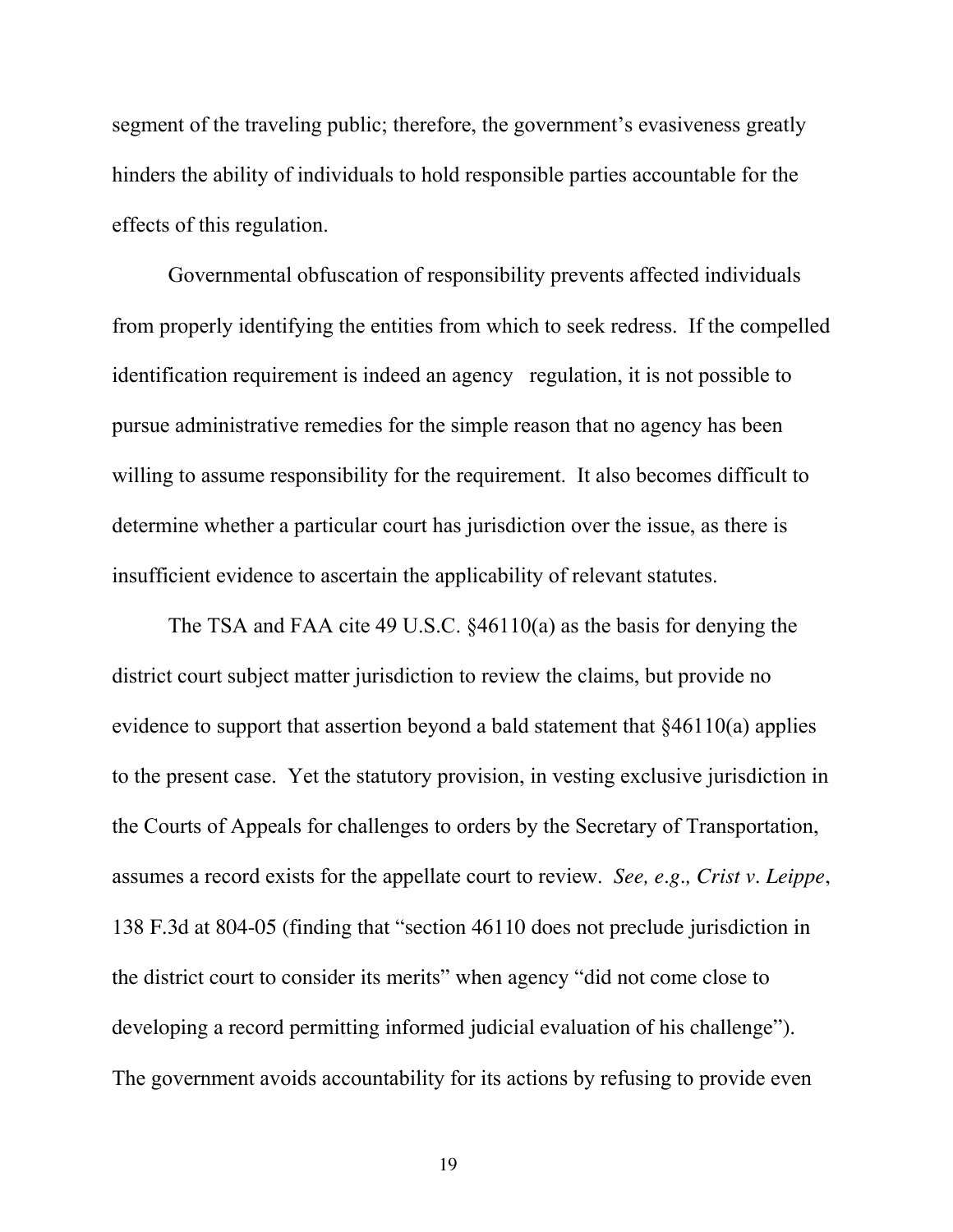<span id="page-26-0"></span>the most basic information about applicable orders or regulations. By asserting that a statute of dubious applicability removes the ability of affected individuals to pursue relief in the district courts, the government makes it impossible to achieve the administrative relief  $\frac{246110(a)}{a}$  presupposes.

The courts have a clear role in providing meaningful judicial review of executive action, and simple assertions of legality and due process by agencies are insufficient. The Supreme Court has said recently that meaningful judicial review is required even when the country is engaged in ongoing international conflict and the government has a clear interest in detaining individuals who pose an immediate threat to national security. *Hamdi v. Rumsfeld*, 124 S. Ct. 2633 (2004). Courts are not to play a "heavily circumscribed role" in such circumstances, for "history and common sense teach us that an unchecked system of detention carries the potential to become a means for oppression and abuse of others who do not present that sort of threat." *Hamdi*, 124 S. Ct. at 2647, 2650.

By promulgating identification requirements that raise historically important constitutional concerns and withholding such requirements from independent scrutiny, the government has attempted to evade the review envisioned by the Constitution when individual liberties are at stake. Just as the Court in *Hamdi*  rejected the notion that courts should forgo examination of individual cases where the legality of the broader detention scheme has been established, the court in this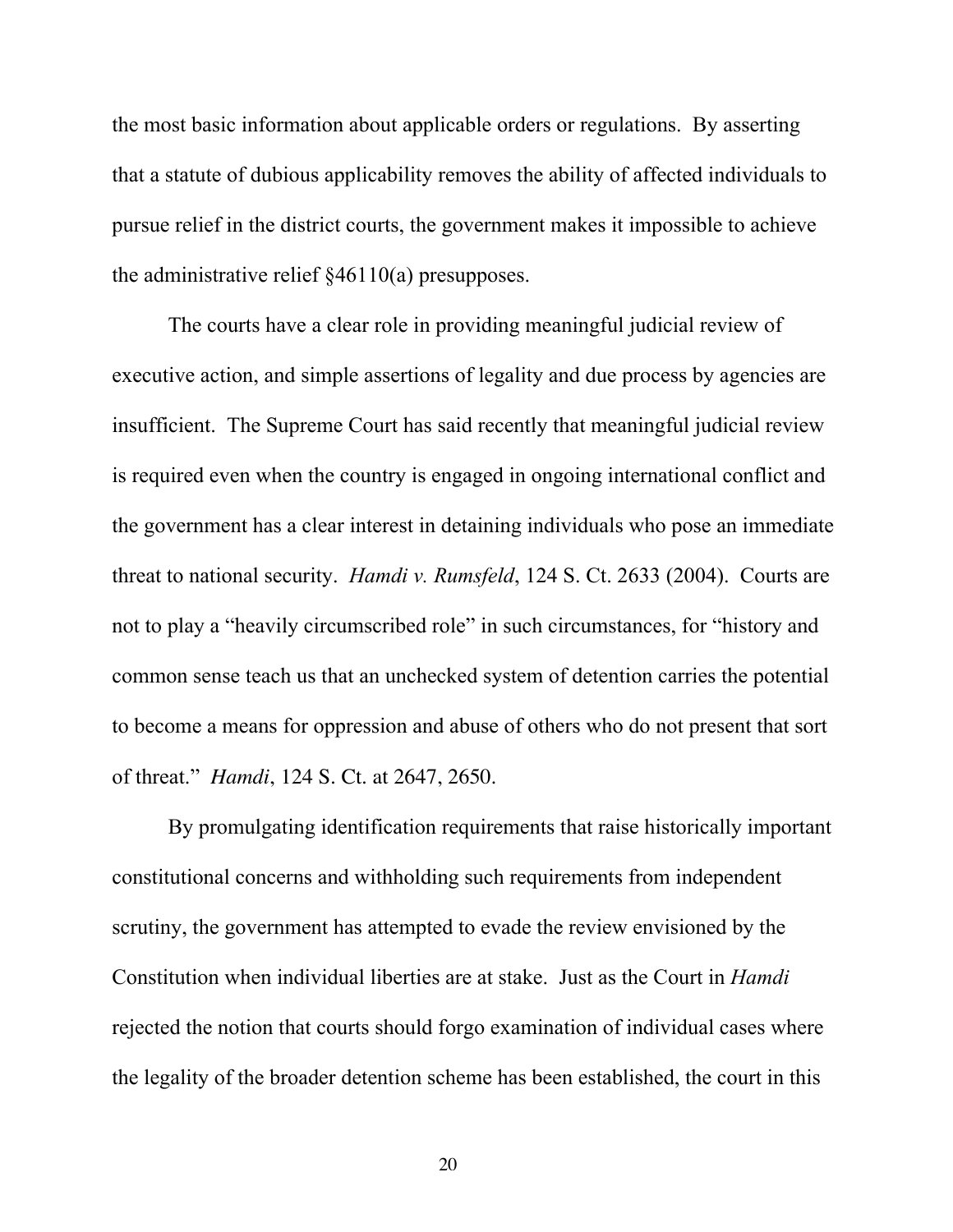case cannot accept the validity of secret requirements based on bald assertions of their legality, for acceptance in both cases condenses power into a single branch of government.

#### **CONCLUSION**

For the foregoing reasons, this Court should remand this case to the district court for further proceedings to determine whether the government acted lawfully when it required Mr. Gilmore to present identification.

Respectfully submitted,

MARC ROTENBERG MARCIA HOFMANN ELECTRONIC PRIVACY INFORMATION CENTER 1718 Connecticut Ave., NW Suite 200 Washington, DC 20009 (202) 483-1140

 $\mathcal{L}_\text{max}$  , where  $\mathcal{L}_\text{max}$  , we are the set of the set of the set of the set of the set of the set of the set of the set of the set of the set of the set of the set of the set of the set of the set of the set of

Counsel for *Amicus Curiae*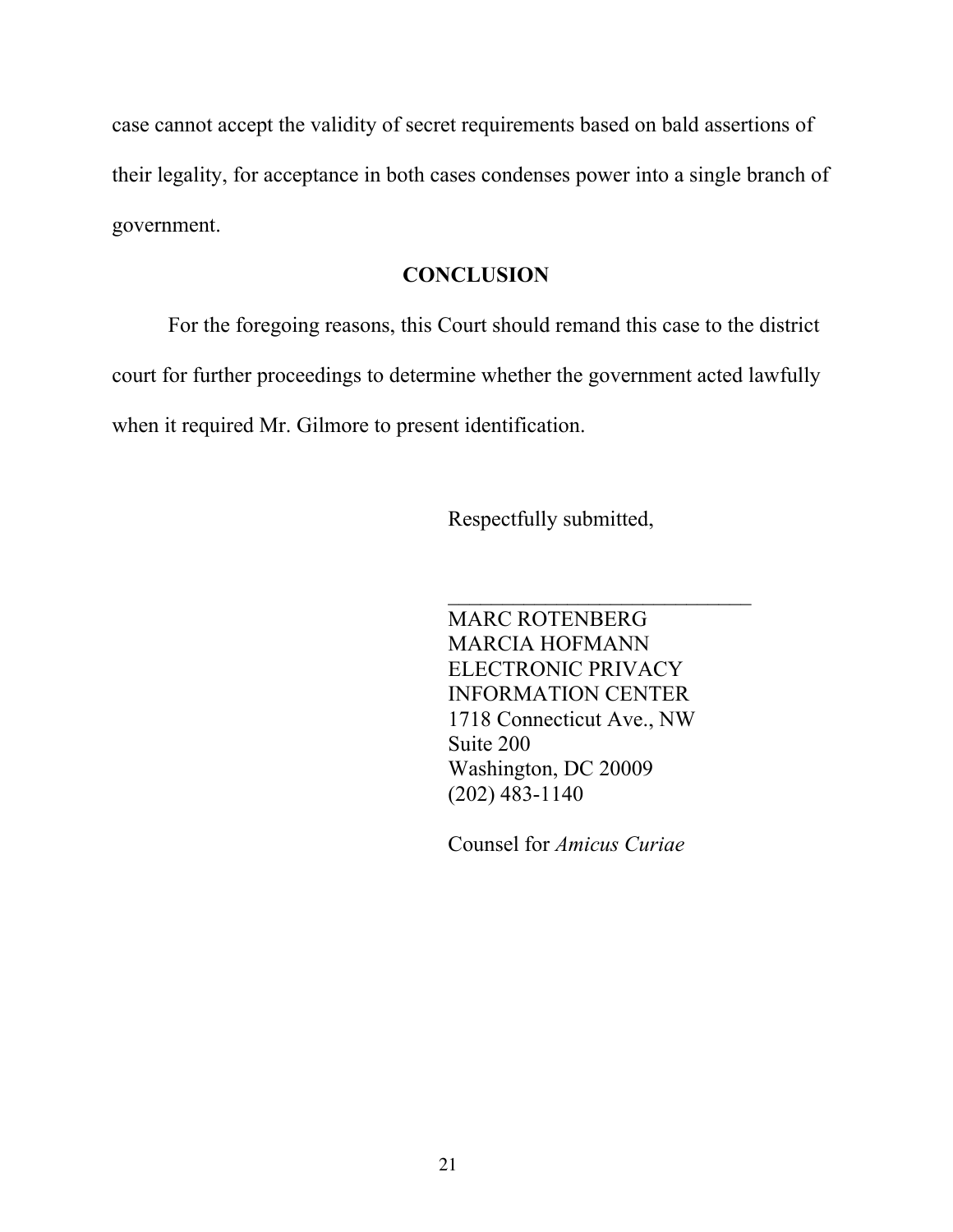#### CERTIFICATE OF COMPLIANCE

Pursuant to Fed. R. App. P. 32(a)(2)(C) and Ninth Circuit Rule 32-1, the undersigned attorney for the *Amicus Curiae* certifies that this brief is proportionally spaced, had a typeface of 14 points or more, and contains 6,849 words, and therefore complies with the word limitation imposed upon *amicus curiae* briefs by Fed. R. App. P. 29(d) and Fed. R. App. P. 32(a)(7)(i). This brief was prepared using Microsoft Word v. X.

Respectfully submitted,

MARC ROTENBERG MARCIA HOFMANN ELECTRONIC PRIVACY INFORMATION CENTER 1718 Connecticut Ave., NW Suite 200 Washington, DC 20009 (202) 483-1140

 $\mathcal{L}_\text{max}$  , where  $\mathcal{L}_\text{max}$  and  $\mathcal{L}_\text{max}$  and  $\mathcal{L}_\text{max}$ 

Counsel for *Amicus Curiae*